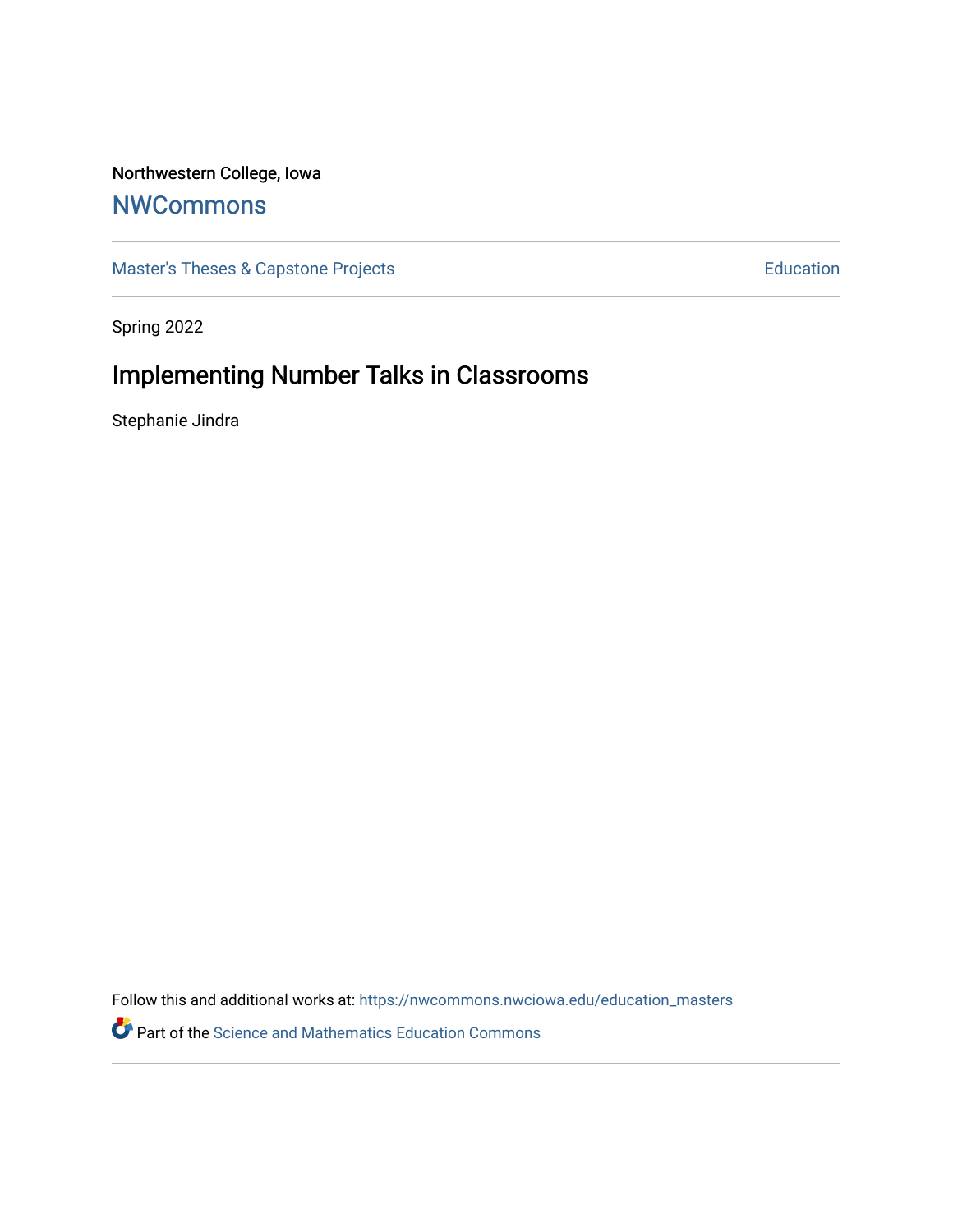Number Talks in Classrooms

Implementing Number Talks in Classrooms

Stephanie Jindra

Northwestern College

An Action Research Project Presented in Partial Fulfillment of the Requirements For the Degree of Master of Education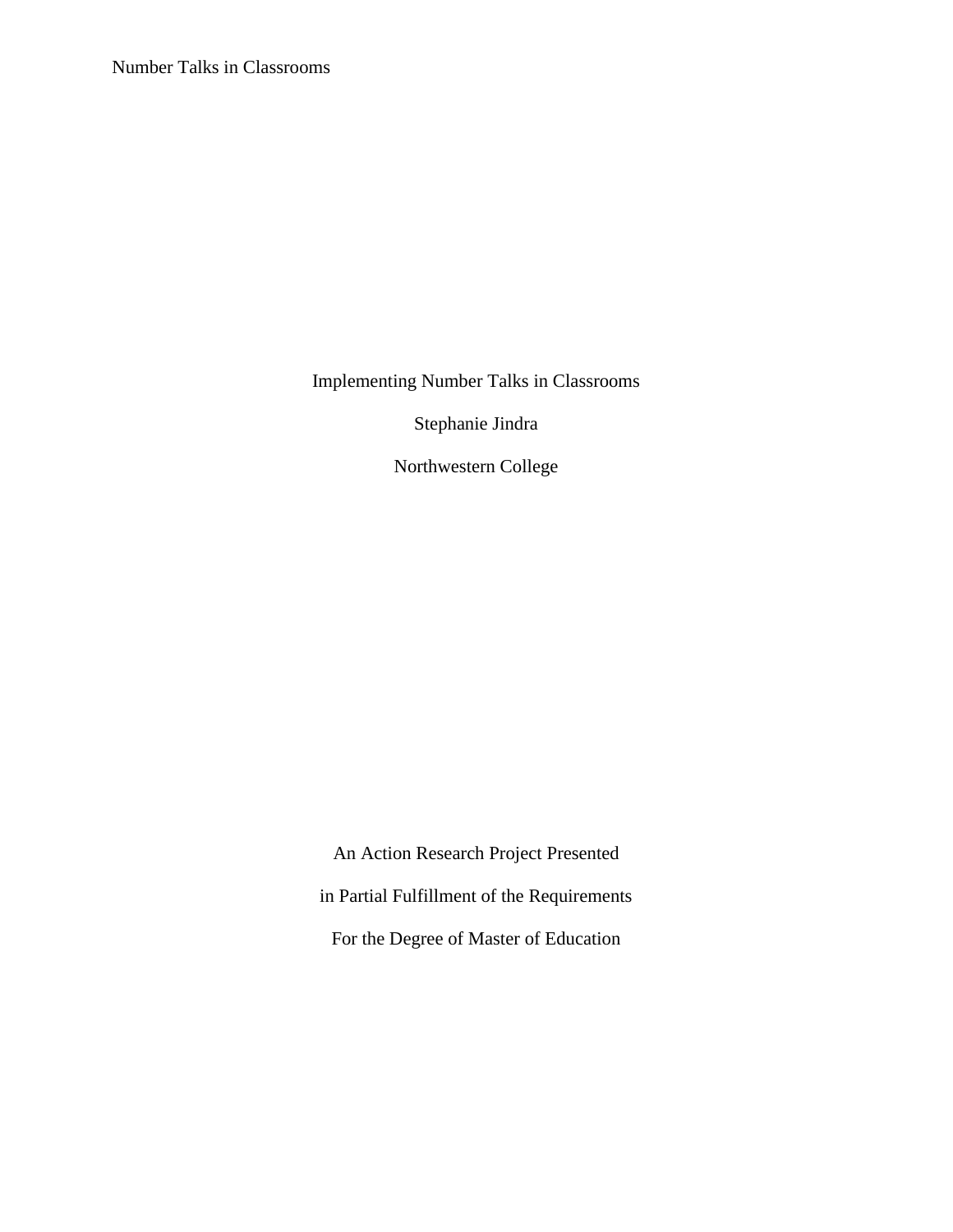#### **Abstract**

<span id="page-2-0"></span>The purpose of this action research project was to determine how participating in regular number talks would increase students' mental math computation abilities. It analyzed the effectiveness of implementing a six-week number talk intervention in a fourth-grade classroom. The study was conducted in a Dual-Language School where the majority of students are English Language learners. Throughout the six-weeks, thirteen persistently high-risk and some-risk participants were progress monitored using the FastBridge portal. This study explored the students' abilities to participate in collaborative discussions, gain fluency skills and have a better understanding of number sense. The goal of the intervention was to help increase the participants FAST CBMmath Cap scores. This study provides support by using a number talk intervention to increase students' mental math computation abilities.

*Keywords: number talks, fluency, collaborative discussions, number sense*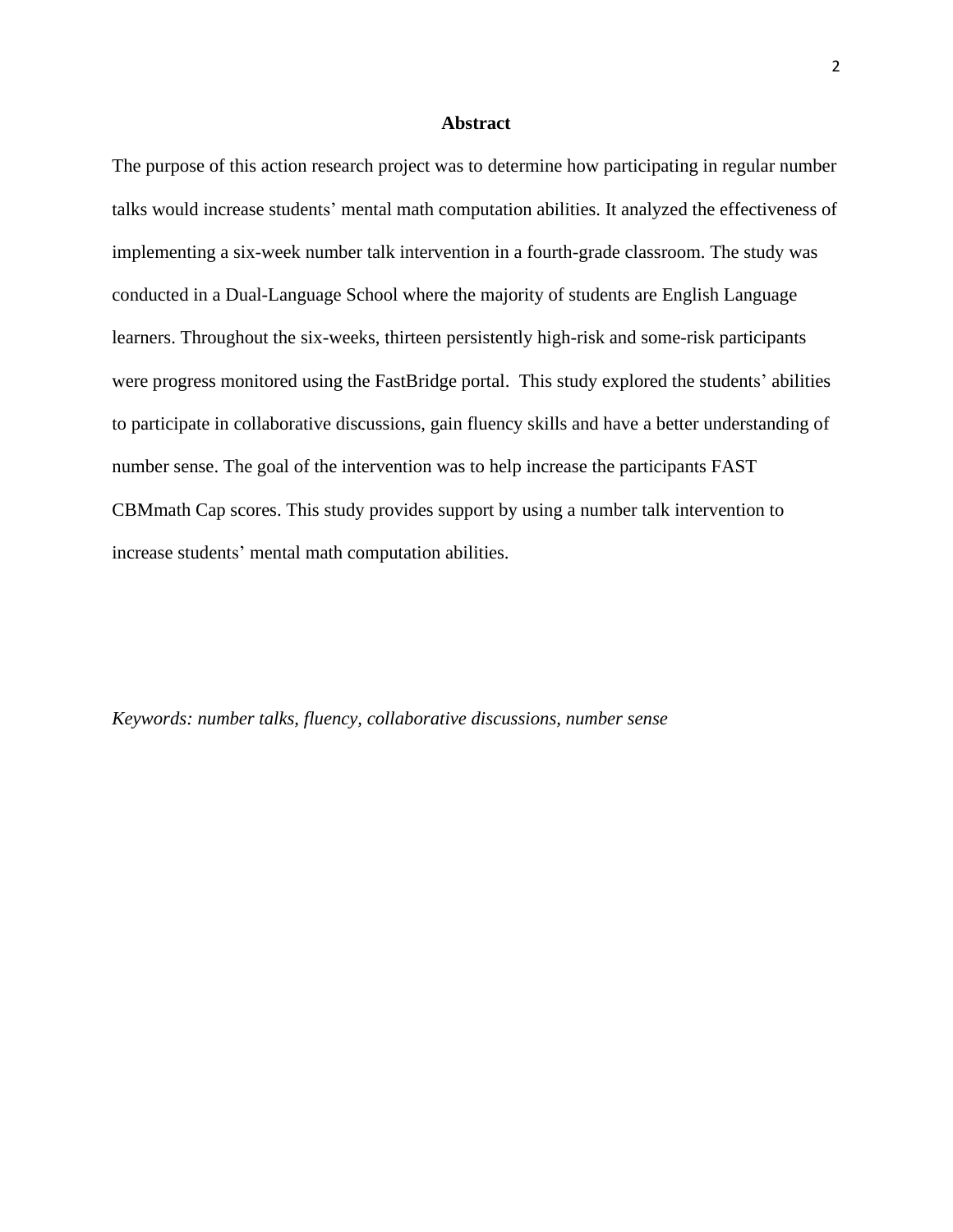### **Table of Contents**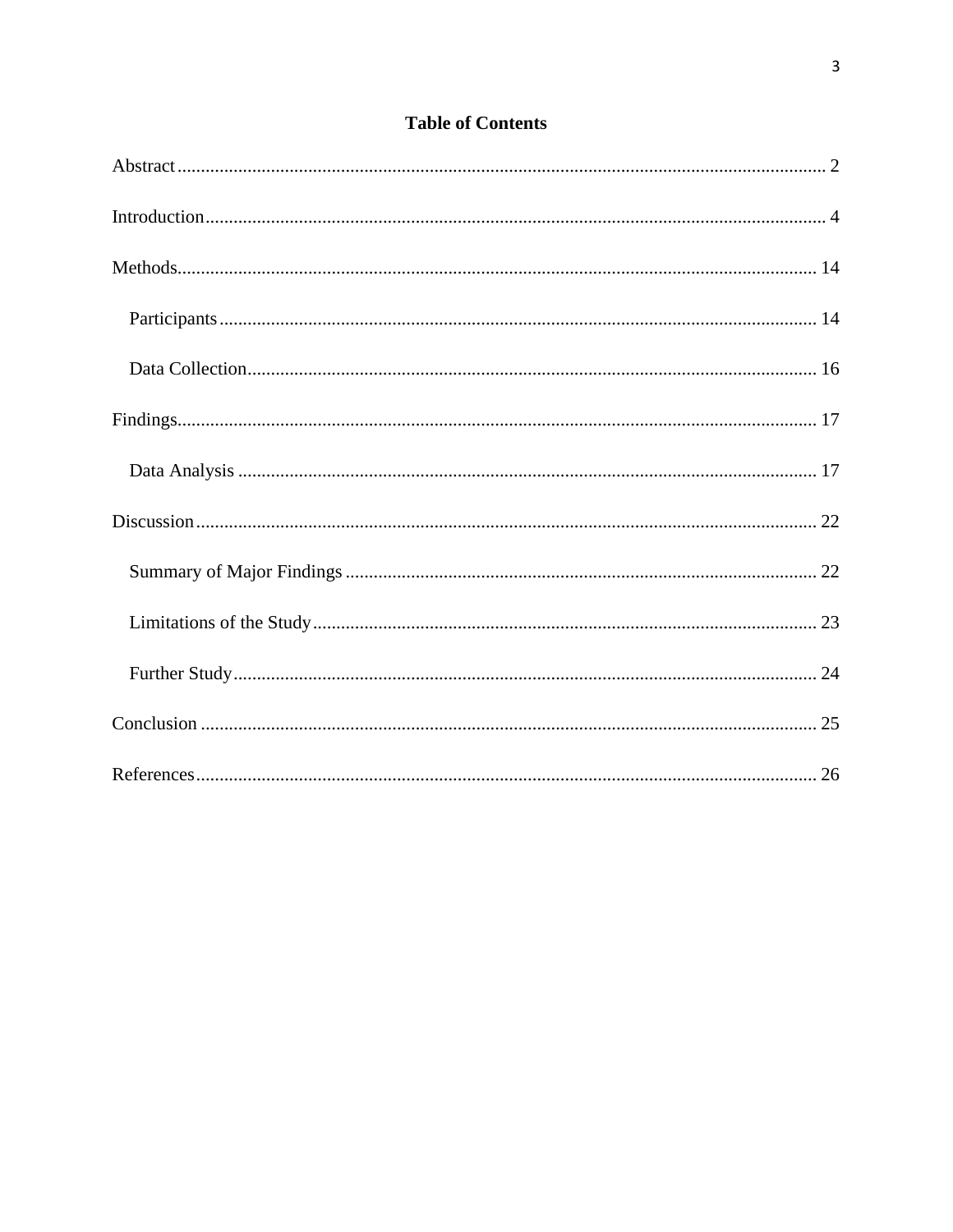#### Implementing Number Talks in Classrooms

<span id="page-4-0"></span>Math instruction should be taught using a variety of methods and strategies. The problem is students in elementary school have focused on memorizing facts and learning one way to solve problems. This phenomenon is well-known for arithmetic where many children use one favorite strategy to solve all addition or all subtraction problems (Heinze, Arend, Gruessing, & Lipowsky, 2018). Educators have focused on getting students to memorize facts instead of strategies in the classroom. Standards for Mathematical Content, published in 2022 stated mathematically proficient students should be able to solve a problem using a strategy that fits it and be able to use various methods accurately and efficiently to calculate a problem (CCSSI, 2022). The strategies used by a student to solve a math problem can be based on the procedures associated with the problem or an invented approach based on strong conceptual understanding of the problem being addressed (Burns, Walick, Simonson, Dominguez, Harelstad, Kincaid & Nelson, 2015). Children report math anxiety as early as the second grade. Around one-third of all children reported anxiety about being unable to do a mental calculation task, math homework, or something in math in general. (Sorvo, Koponen, Viholainen, Aro, Räikkönen, Peura, Dowker, & Aro, 2017). When students can share mathematical thinking aloud with classmates, it allows for the communication of skills and strategies that are being used. Although there has been a recent focus on strategies and interventions that are effective in improving reading performance, information regarding evidence-based practices and instruction in mathematics is not always readily available to educators (Luevano & Collins, 2020).

The purpose of this action research project is to determine how participating in regular number talks will increase students' mental math computation abilities. According to the school trilateral, the goal is to increase the FAST Math scores by 8%. In the years prior to this project,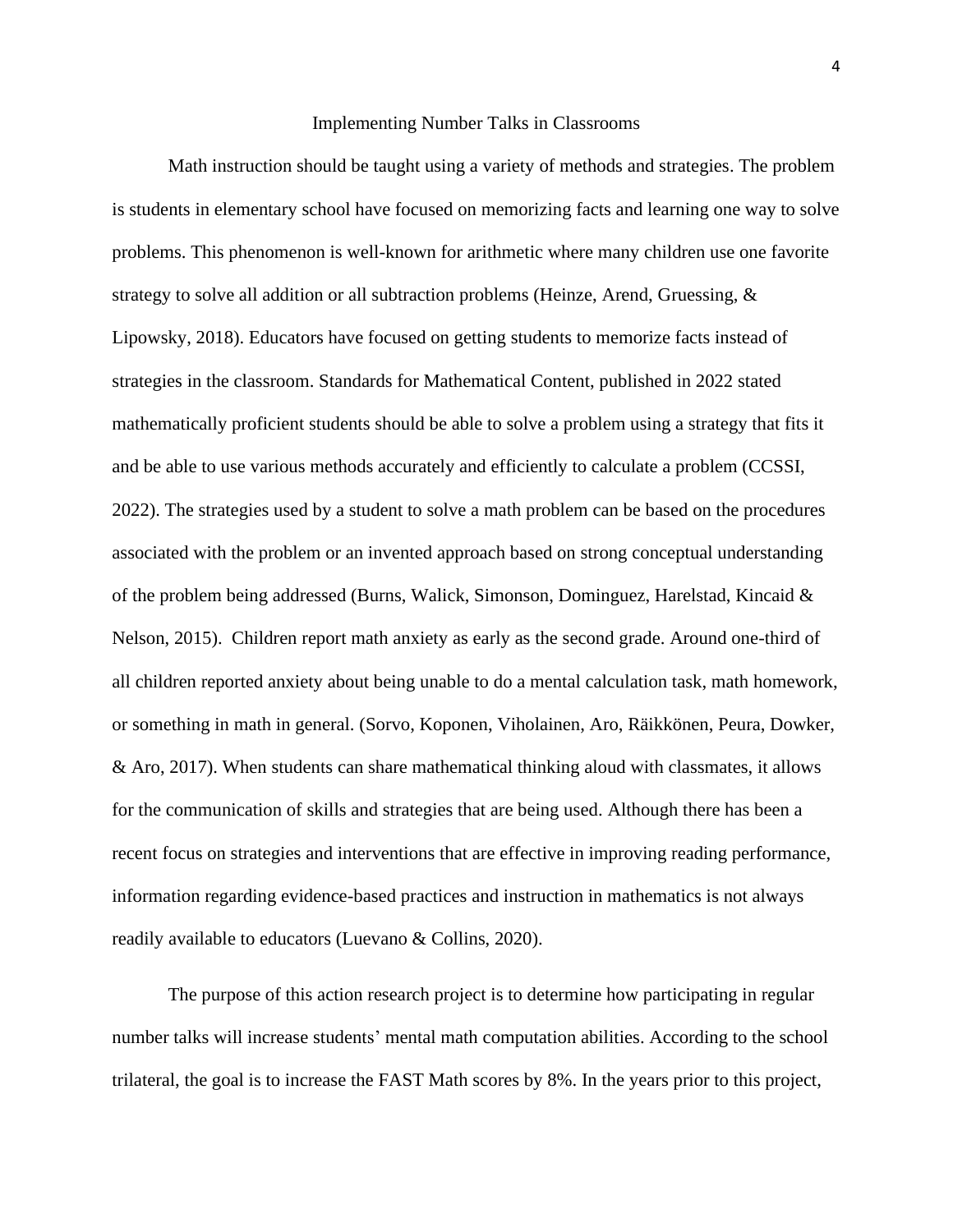the fourth-grade classes have failed to reach FAST Benchmark scores. Students have struggled to maintain their fluency of math facts. Fluency of numbers is something students focus on throughout the years. "Fluency is defined as students' ability to use number sense and relationships and compose and decompose numbers, rather than speed and accuracy in solving problems" (Bouck, 2021). Fluency refers to the ability to solve math facts including addition, subtraction, multiplication, and division (Musti-Rao & Plati, 2015). With that, teachers are incorporating more mental math thinking and number sense into daily schedules. As research on number talks continues, the hope is there will be an increase of teachers who implement them into daily schedules, as well as an increase in students' ability to share mathematical thinking.

As part of this action research project, a literature review was conducted in order to determine how number talks increase students' mental math computation abilities. The articles used for the literature review were published between the years of 2010 and 2021. The articles were collected from databases using a variety of search terms including number talks, fluency, computation, number sense, collaborative discussions, and math reasoning. The literature review will describe how classroom discussions focused on mathematics have a positive effect on students. The literature review will be used to determine how effective number talks are in classrooms.

When students participate in regular number talks, mental math computation abilities increase. With the incorporation of collaborative discussions around math, students will increase FASTBridge assessment scores. "Number talks are meant to deepen and expand students' understanding of the mathematics and to build flexibility with numbers and operations" (Bouck, 2021). When students participate in these daily discussions, there will be a better understanding of number sense and the ability to use numbers in everyday life.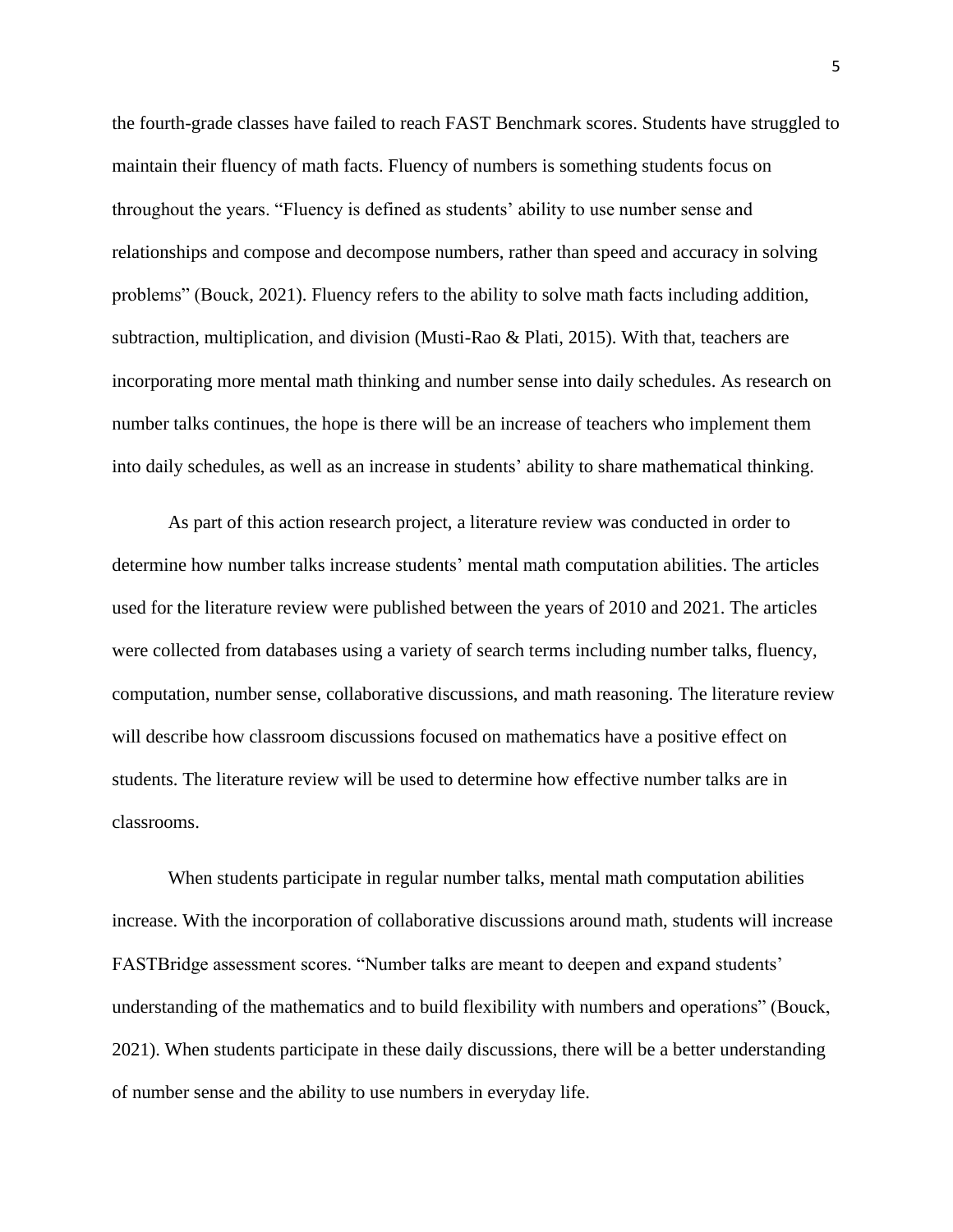In this review, evidence will be presented showing the effectiveness of number talks in classrooms. Details will be discussed about the impact on teachers and students and the safe learning environment that is needed. Next, evidence-based practices and strategies will be examined to uncover the importance of improving students' flexibility, accuracy, and speed. Finally, a report of student's growth and improvement will be used according to the FASTBridge assessment scores.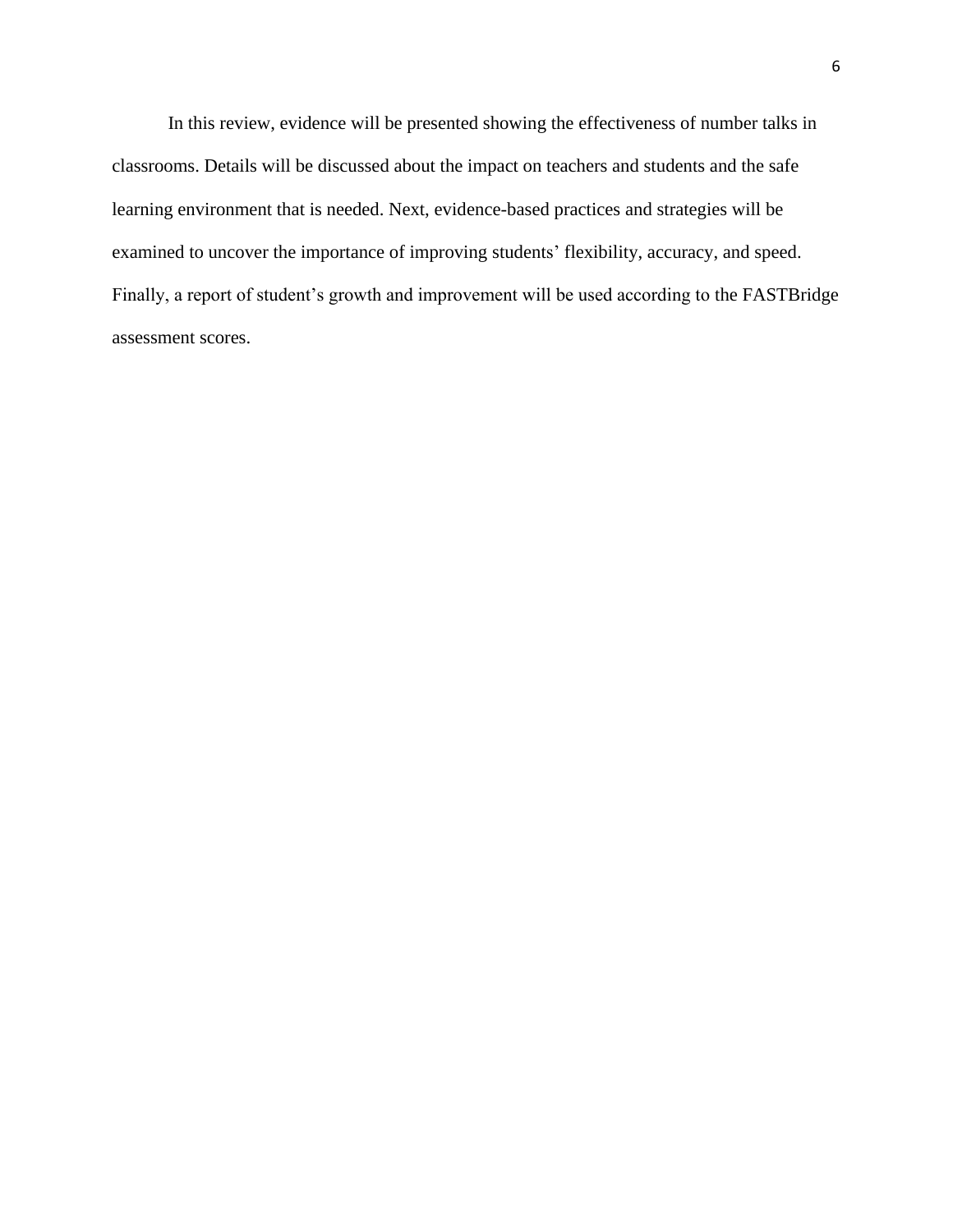#### **Review of the Literature**

#### **Number Sense**

In the study by May (2020), teachers set out to find how fifth graders' mental math practice improved their numeracy. The question addressed included how students improved in flexibility, accuracy, and speed. According to the findings, the increased practice of explicitly taught strategies showed significant improvement from the baseline information showing 72% of the problems solved using the standard algorithm initially, but after the treatment, only 2% of the problems were solved solely with the standard algorithm. Moreover, an additional survey showed greater flexibility in the treatment group at the cycle's end. Additionally, students increased in their confidence when solving mental calculations. When students solved problems using different algorithms, it gave them the opportunity to solve problems in different ways. This study, presented by May, seems to indicate number talks may increase students' numeracy in the strand of efficiency.

Similar findings were also discovered by Baroody, Eiland, Purpura, & Reid (2012) when researching the discovery of children's number sense with basic sums. In this study, there was an opportunity to evaluate the implications of a hypothetical learning progression of mental math strategies in the elementary classroom. The results of this study revealed the students improved from fluency rate of 5% on the pretest to about 45% on the posttest. The results indicated structured discovery learning is feasible for helping students achieve fluency. In contrast, May found students increased in their confidence when solving mental calculations when they had the opportunity to discuss different strategies. When students discussed their thinking, they gained confidence and became comfortable working with numbers. In other words, number sense in the classroom will increase student mental math strategies.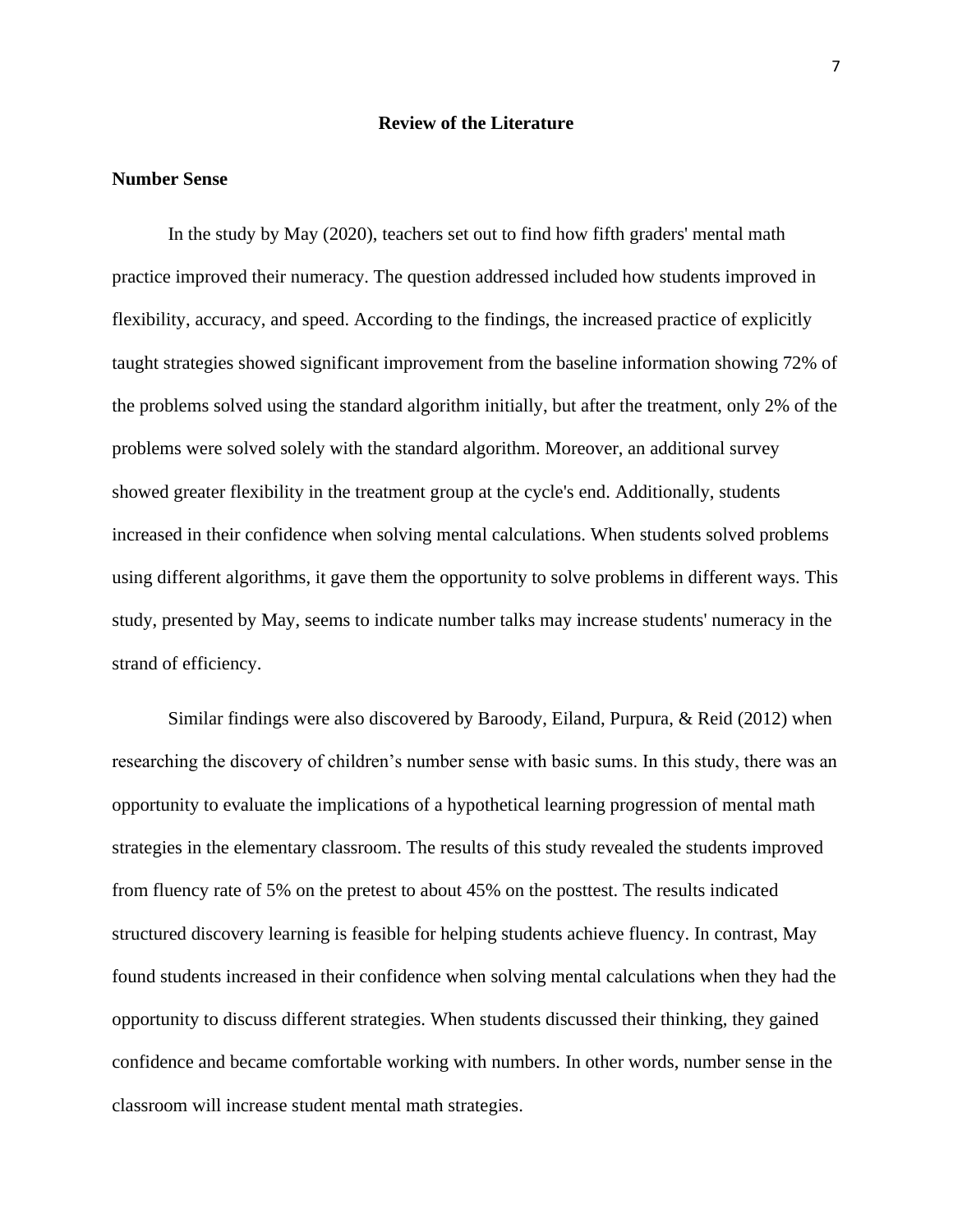In another study by Bouck & Bouck (2021), teachers set out to determine how number talks had a positive effect on students with disabilities in math. The questions addressed included how implementing number talks with flexibility and fidelity affected students, as well as how to use number talks as a formative assessment and intervention. According to the findings, approximately 5% of school-aged children experience a mathematical disability and other students with disabilities without an identified mathematical disability still have trouble or receive support in mathematics. These talks can serve as an important addition beyond curriculum-based measurements to determine whether students are responding to interventions and whether they need additional interventions regarding mathematics concepts. This study presented by Bouck & Bouck (2021), seems to indicate number talks have a positive effect on students and deepen and expand students' understanding of the mathematics. The study also indicates number talks help to build flexibility with numbers and operations.

Researchers Courtney-Clarke & Wessels (2014) discovered similar findings when researching number sense of final year pre-service teachers. In this study, poor performance of Namibian primary school learners in both national and international standardized assessment tests and explored the number sense of 47 final-year primary school pre-service teachers in Namibia. The results of this research revealed learner performance is linked to teacher subject knowledge and teachers' confidence in doing and teaching mathematics influences the way they teach and their willingness to learn mathematics. The results were reflected in the mean of 22.7% obtained in the number sense domain 'Knowledge of and facility with numbers' and in the interview data for this domain. The lack of a sound foundation in the domain of numbers and operations was the root cause of the low standards of performance of Namibian learners in mathematics at all levels and the lack of improvement over the last decade or more. In contrast,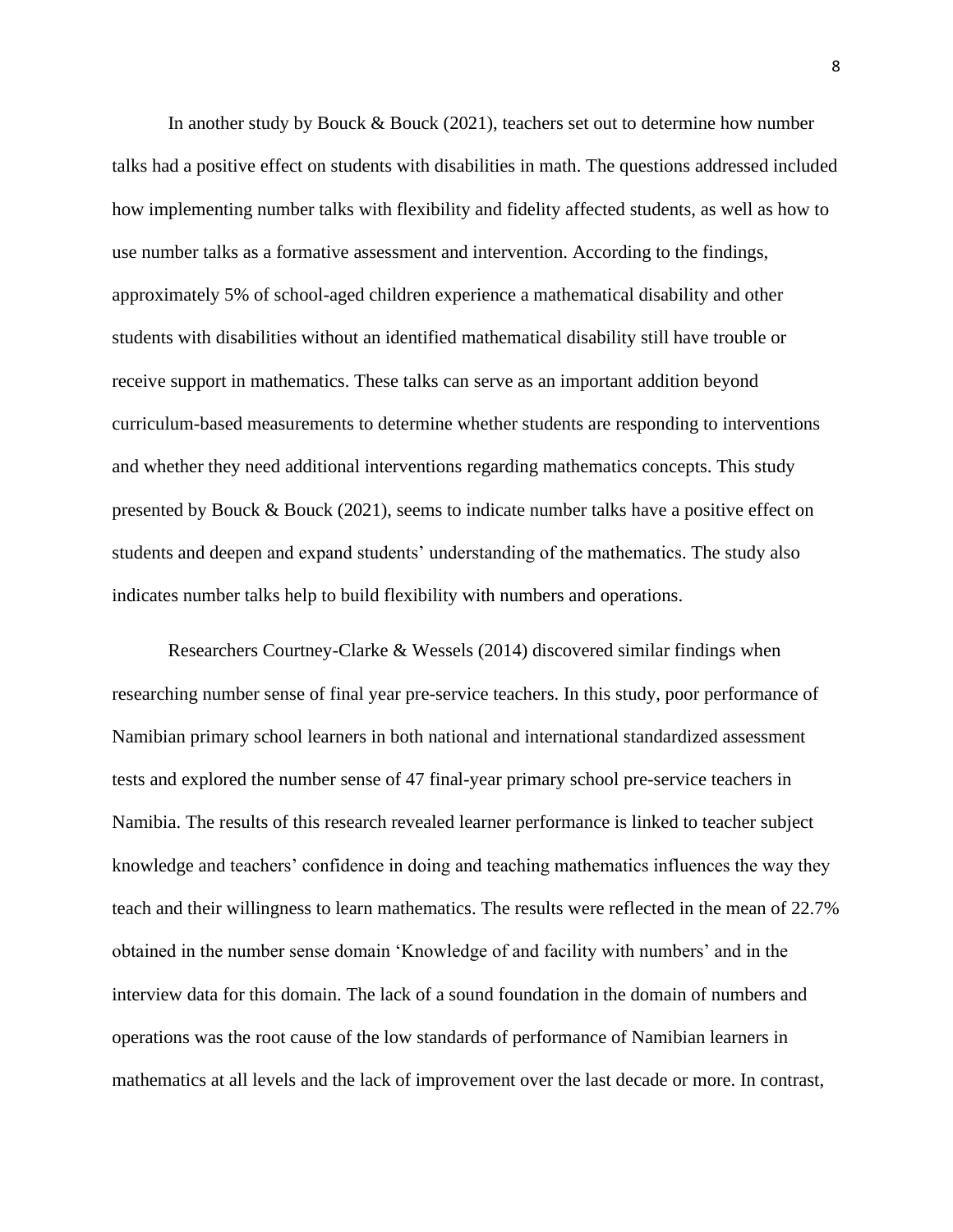Bouck & Bouck (2021) found incorporating number sense provides a quick means of engaging informative assessment of their students' mathematical thinking, understanding of number and number relationships, mental computation, and strategies to solve problems. In other words, it is important teachers have a solid foundation of number sense and the capability of incorporating number talks into their classrooms so students can be successful. When teachers have a solid foundation of number sense, students have the opportunity to apply and problem solve using mathematical thinking.

#### **Collaborative Discussions**

In the study by Boyd (2015), the purpose was to raise awareness of how the varied form and responsive use of teacher questions can invite and direct not only more student talk in classrooms but elicit specific and varied features of student talk that enhance comprehension building. The study also set out to find evidence of student engagement and high-level thinking. According to the findings, teachers who included collaborative discussions, such as turn and talks, were able to elaborate answers and discuss their thinking in detail. This indicates collaborative discussions are necessary when working with math. When students have the ability to share their thinking aloud, it increases their mathematical thinking, but also gives them the confidence to speak to their peers. Teacher talks shape the *what* and *how* of classroom talk, and teacher questions are the dominant discursive tool of choice in both language learning and mainstream classrooms.

Similar findings were also discovered by Orosco, Swanson, O'Connor & Lussier (2011) when researching the effects of dynamic strategic math on English language learners' word problem solving. English language learners (ELLs) struggle with solving word problems for several reasons beyond math procedures or calculation challenges. As a result, ELLs may not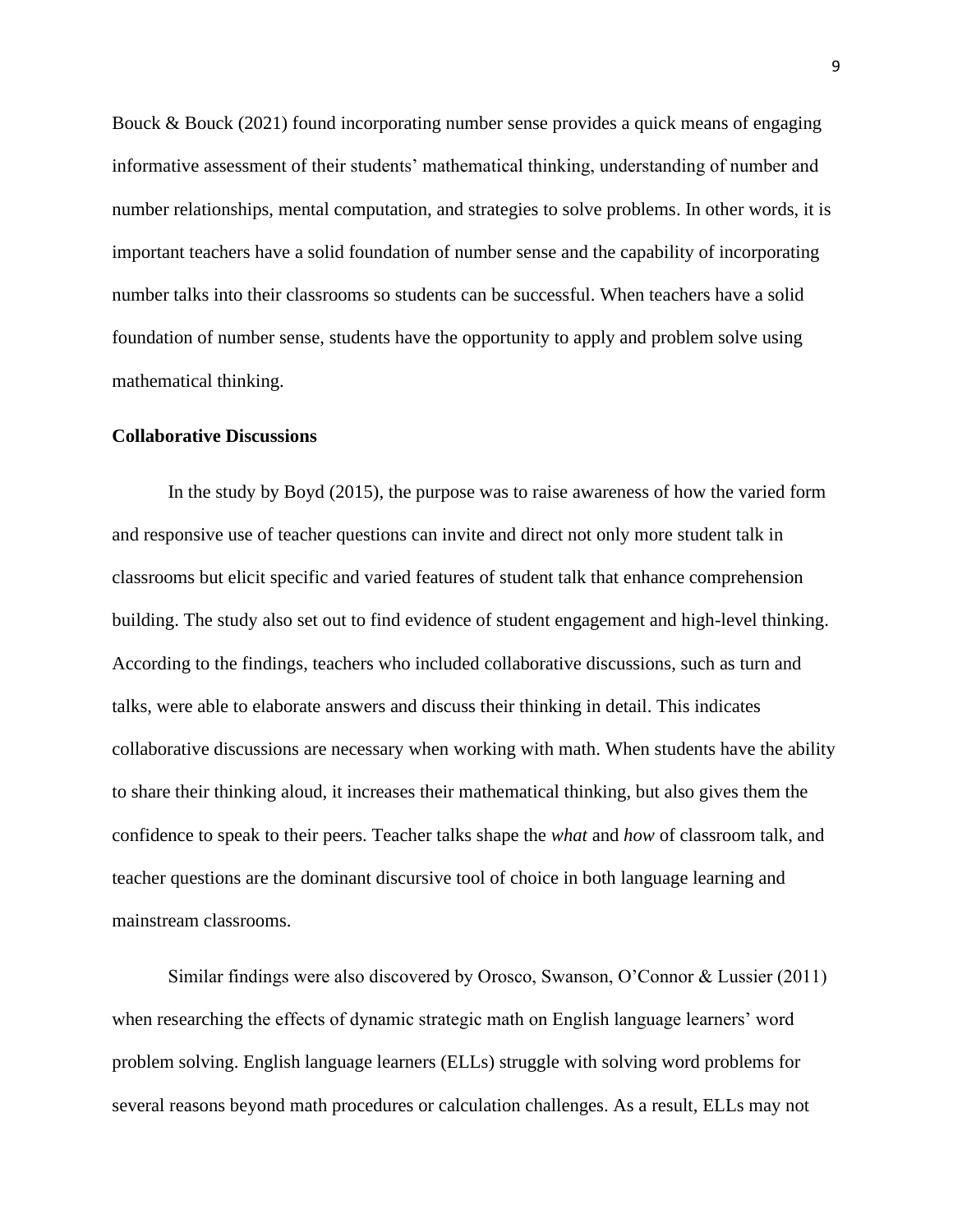only need math support but also reading and linguistic support. Often times, ELL students struggle with reading and comprehending word problems, as well as solving the problems. They do not have the capability to orally read the word problem and solve it correctly. The purpose of this study was to assess the effectiveness of a math comprehension strategy called Dynamic Strategic Math (DSM) on word problem solving for Latino ELLs. The results of the research revealed students' baseline data increased word problem solving for all the participants. All students' level of performance was maintained during follow-up sessions. The results suggest the intervention facilitated math problem–solving performance and increased student math comprehension. In other words, collaborative mathematic interventions focused on reading and math help increase student learning.

In a study by Madosi, Spangenberg, & Ramdhany (2020), teachers set out to determine which values learners [consider important in the learning of mathematics.](https://nwciowa.on.worldcat.org/search/detail/9241069366?queryString=english%20language%20learners%20fact%20fluency%20math&clusterResults=true&groupVariantRecords=false&subformat=Artchap%3A%3Aartchap_artcl&changedFacet=content&content=peerReviewed&year=2013..2022) The question addressed was how mathematic learners from a public school in Gauteng, South Africa consider important in the learning of mathematics. According to the findings, the results revealed learners value hard work and effort when doing mathematics, various methods to obtain the answer to a mathematics problem, authentic examples of shapes to understand their properties, demonstration and explanation of mathematics concepts and proofs, and teaching and explaining mathematical concepts. This seems to indicate learners have different values, which could affect their learning and eventually their performance in mathematics.

Researchers Calor, Dekker, Van Drie, Zijlstra, & Volman (2019) discovered similar findings when researching the effects of shift-problem lessons on mathematical discussions in the classroom. According to the findings, the quality of the mathematical discussions in the shiftproblem condition was better compared to that in the conventional textbook condition. The shift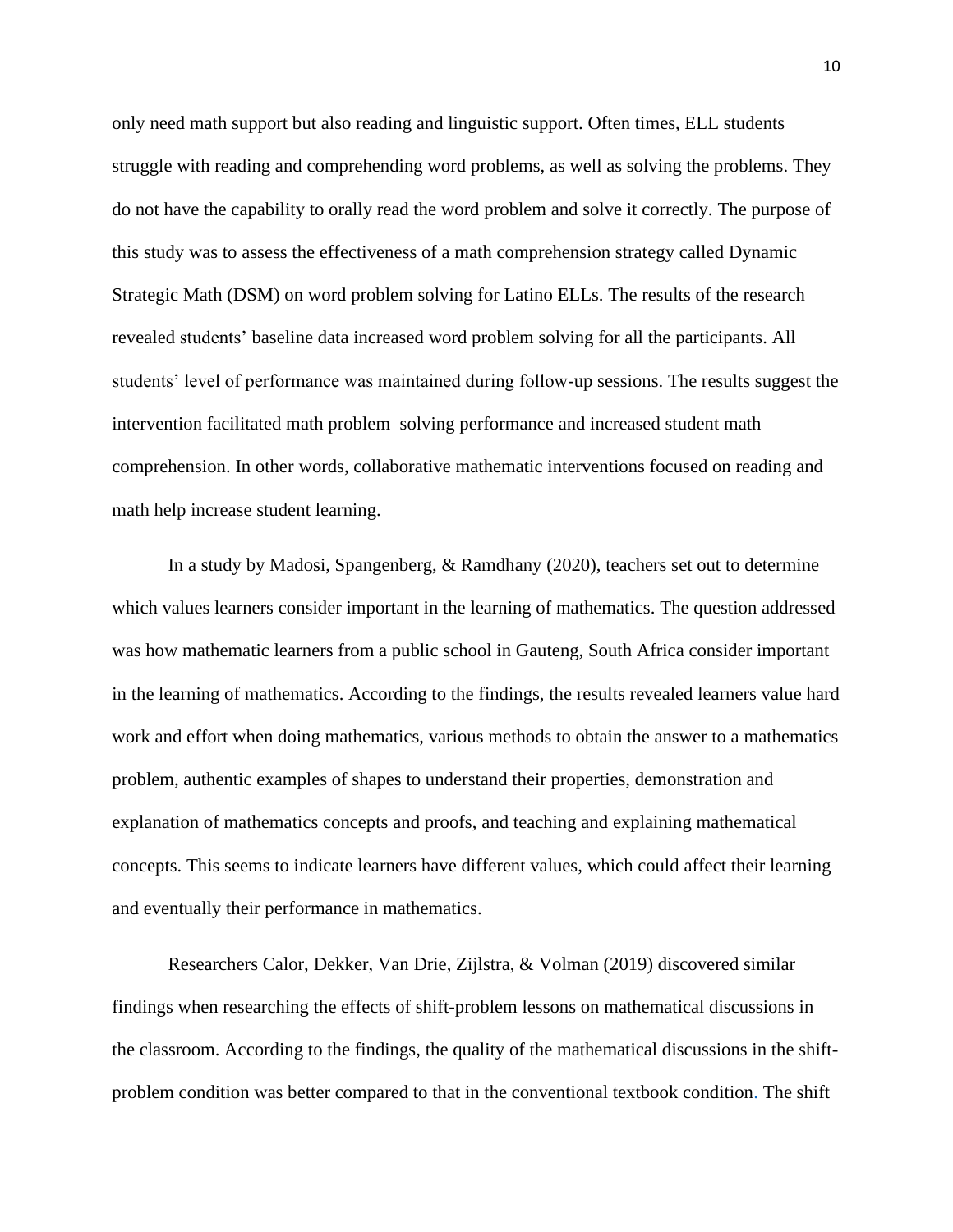problem lessons were more beneficial than that of using the textbook. The results suggest mathematical discussions need to be held in the classroom, not only using the textbook, but through discussions such as number talks.

#### **Fluency**

In the study by Reisener, Dufrene, Clark, Olmi, & Tingstrom (2015), they set out to determine how selecting effective interventions helped to increase math computation fluency via brief experimental analyses. The questions addressed included if students demonstrate differential responding to math fluency interventions during a BEA of the interventions. According to the findings, variability within and across the participants in response to the empirically supported interventions. Visual analysis of the data indicated all students responded favorably to at least one intervention during the BEA. This seems to indicate effective interventions are necessary for students struggling with mathematic computation fluency. When students participate in math interventions, they become more successful with their fluency computation.

Nelson, Parker, & Zaslofsky (2016) discovered similar findings when researching the relative value of growth in math fact skills across late elementary and middle school. In this study, the results revealed the importance of math fact fluency. In particular, the observed results indicate math facts may retain predictive value for math proficiency despite their absence from the formal curriculum in later grades. Results suggest growth in math fact fluency may hold some instructional relevance through eighth grade. Students struggle with math for a variety of reasons, but proficiency with basic computation is the most critical component. If students are not proficient in math fact fluency, they are less likely to meet grade level expectations in later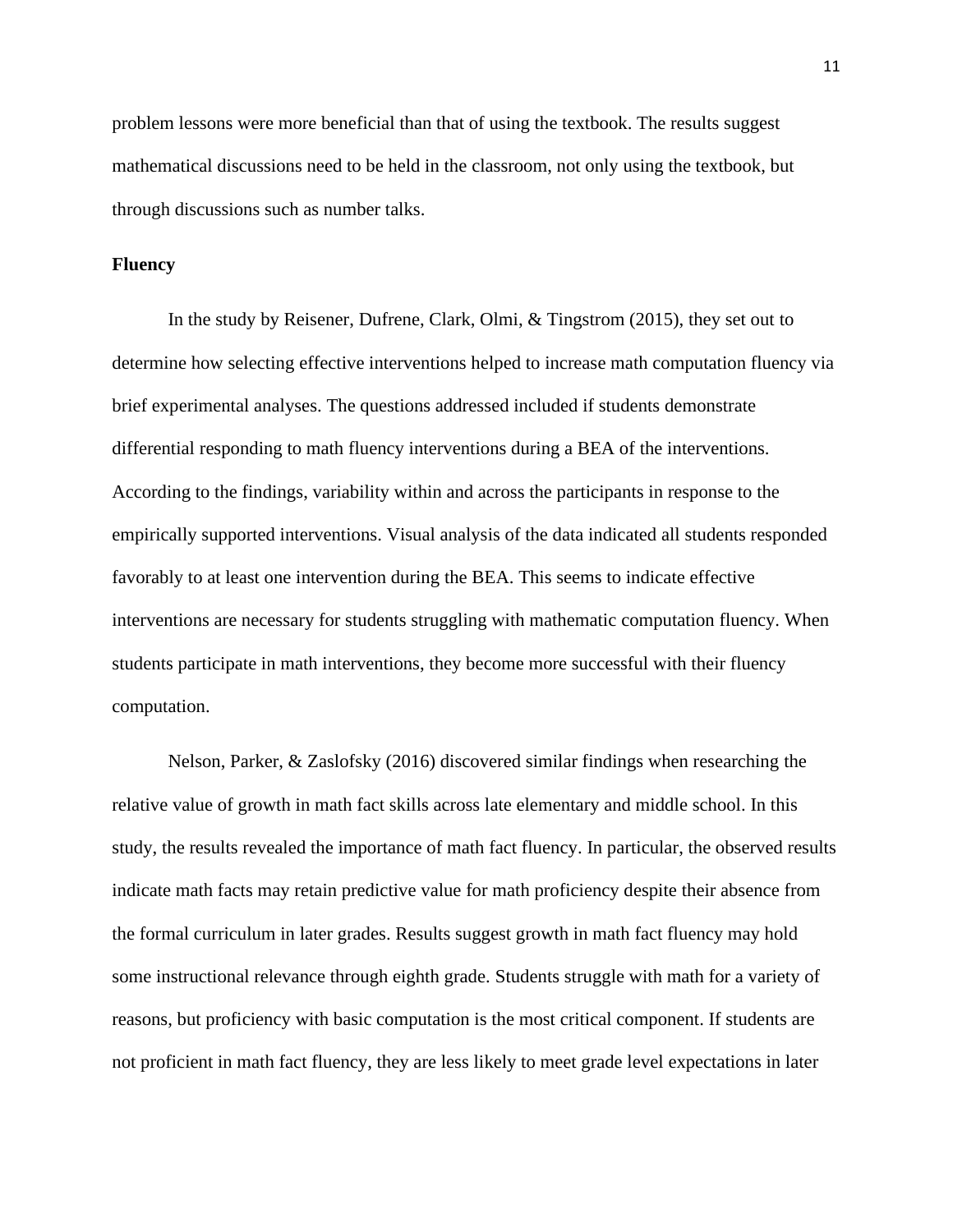years. Like Reisener, Dufrene, Clark, Olmi, & Tingstrom (2015) stated, fluency interventions such as number talks will increase students' proficiency levels.

In a study by Purpura, Baroody, Eiland, & Reid (2016), teachers set out to evaluate the efficacy of highly guided discovery learning. The study focused on the relations underlying add-1 and doubles combination families and to compare the impact of such instruction with minimally guided instruction. The results of this study revealed the frequency of practice may not be the most important factor in the meaningful memorization of basic combinations, but discovery of mathematical relations may play an important role in enabling children to flexibly solve new (unpracticed), but related, combinations. When students are asked to memorize facts, they are memorizing over 100 isolated equations. Memorization does not stick for many students and does not allow students to explore the foundational relationships between numbers and the properties of the operations. This seems to indicate discussions related to numbers will benefit students more than memorizing facts.

Researchers Poncy, Fontenelle, & Skinner (2013) discovered similar findings when researching the use of Detect, Practice, and Repair (DPR) to differentiate and individualize math facts. In this study, a multiple baseline design was used across probe sets to evaluate the effect of detect, practice, and repair (DPR) on the math fact fluency rates of a third-grade class. According to the findings, there was a 12.8 DCPM increase over 36 problems. Prior to the implementation of DPR, students were computing an average of 18.4 digits correct per minute (DCPM). After using DPR for 11 sessions, students were computing an average of 31.2 DCPM. The pervasive occurrence of math skill deficiencies suggests researchers need to identify educational treatments to remedy math skills not only for at-risk students and students with disabilities, but also at the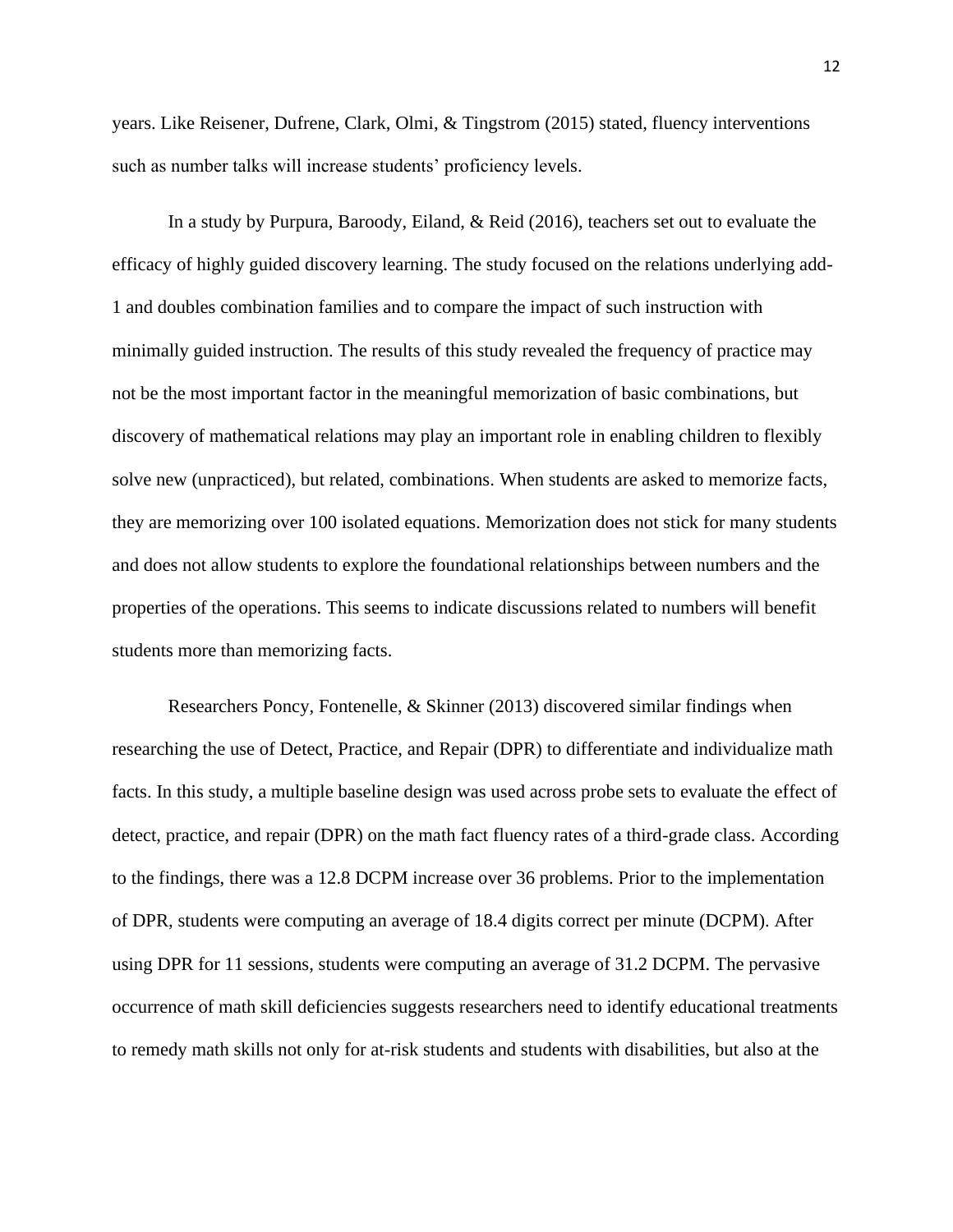classroom level. In other words, math interventions are needed to increase students number sense in the classroom.

#### **Summary**

Examining this research, it provides understanding of math interventions in the classroom. Students need effective math fluency strategies presented to them in the classroom in order to develop strong math habits and skills. If students do not have strong foundational math skills, they will continue to struggle in their math academics. It is also important for students to develop a strong understanding of number sense, participate in collaborative discussions, and have great fluency skills.

After reading about the importance of students' mental math computation abilities, the findings suggest using a math intervention to increase students' fact fluency. Using a number talk intervention will provide the opportunity for students to grow on their FAST Math Cap assessment. Students will be given the opportunity to increase their number sense thinking, participate in collaborative discussions, and enhance their fluency skills. Through this action research, the researcher will be able to provide a conclusion about the effects participating in regular number talks would have on student's mental math computation abilities.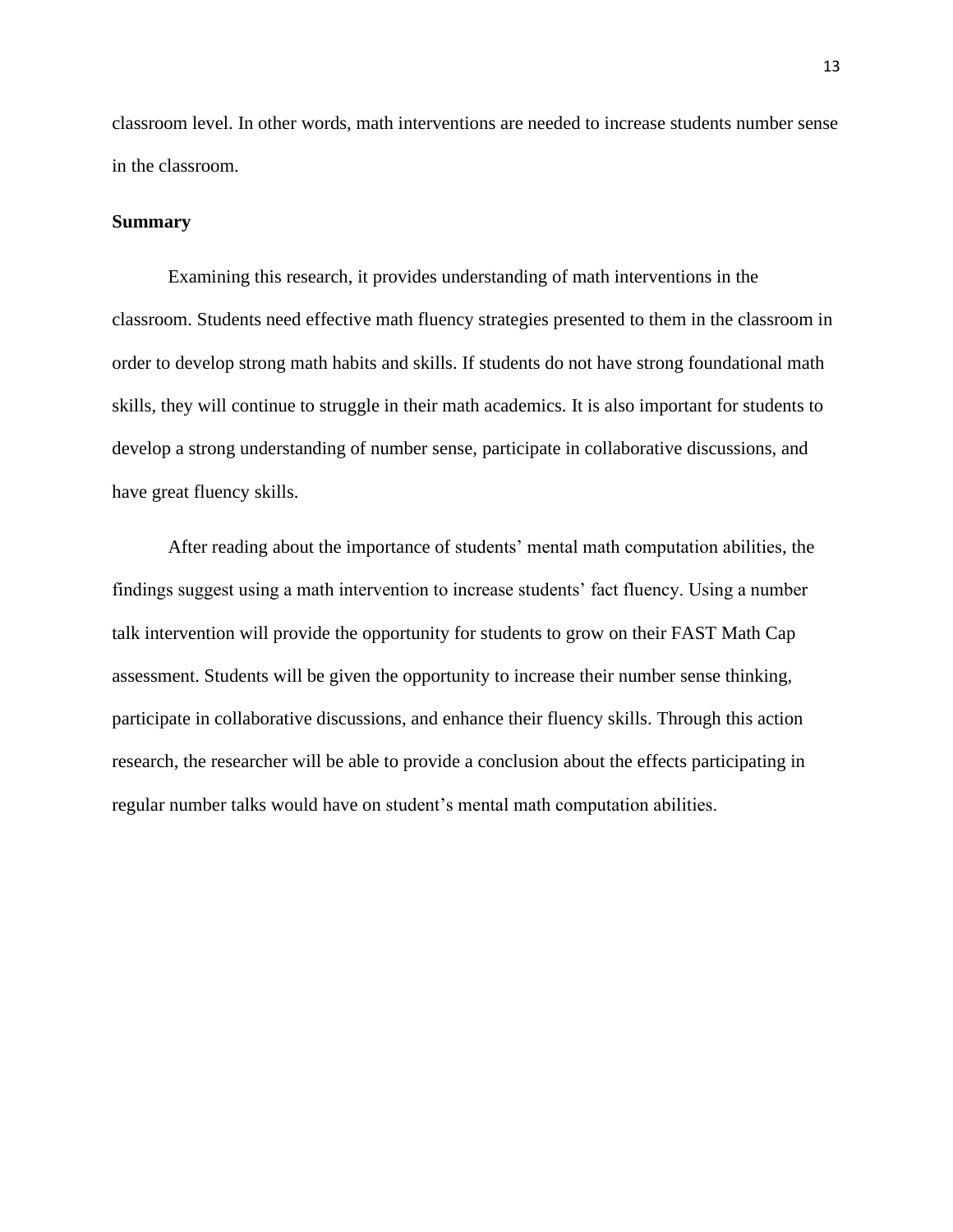#### **Methods**

#### <span id="page-14-1"></span><span id="page-14-0"></span>**Participants**

The action research evaluated how participating in regular number talks, informal conversations focusing on mental mathematics strategies, have on elementary students' mental mathematics abilities.

Research was held in a fourth-grade classroom in NW Iowa. The research site took place at a Dual-Language School where students learn in both English and Spanish. Around 730 students attend this public school. Racial breakdown of the school includes 78% Hispanic, 10% African American, 5% White, 3% American Indian, 2% Asian, and 2% other. At the time of the study, 62.7% of the students were English Language Learners and 7.9% of the students received special education services. All students received free and reduced lunch.

The fourth-grade class included 24 students. Students ranged in age between nine or ten years old. The majority of students were Hispanic, and all participants spoke in English and Spanish. Fifteen of the twenty-four students were also English Language students. Three out of the twenty-four students were enrolled in special educations services for the subject of math.

The independent variable in the study was the implementation of number talks into the daily practice of the fourth-grade students. The dependent variable was the students' use of multiple strategies they could use to solve mental math problems accurately, efficiently, and flexibly.

In order to collect data, the researcher used surveys, questionnaires, pre-test, post-test, and observations during the Number Talks. The pre-test and post-test that was used was the fall and spring FASTBridge assessment. The number talk interventions used were the fourth-grade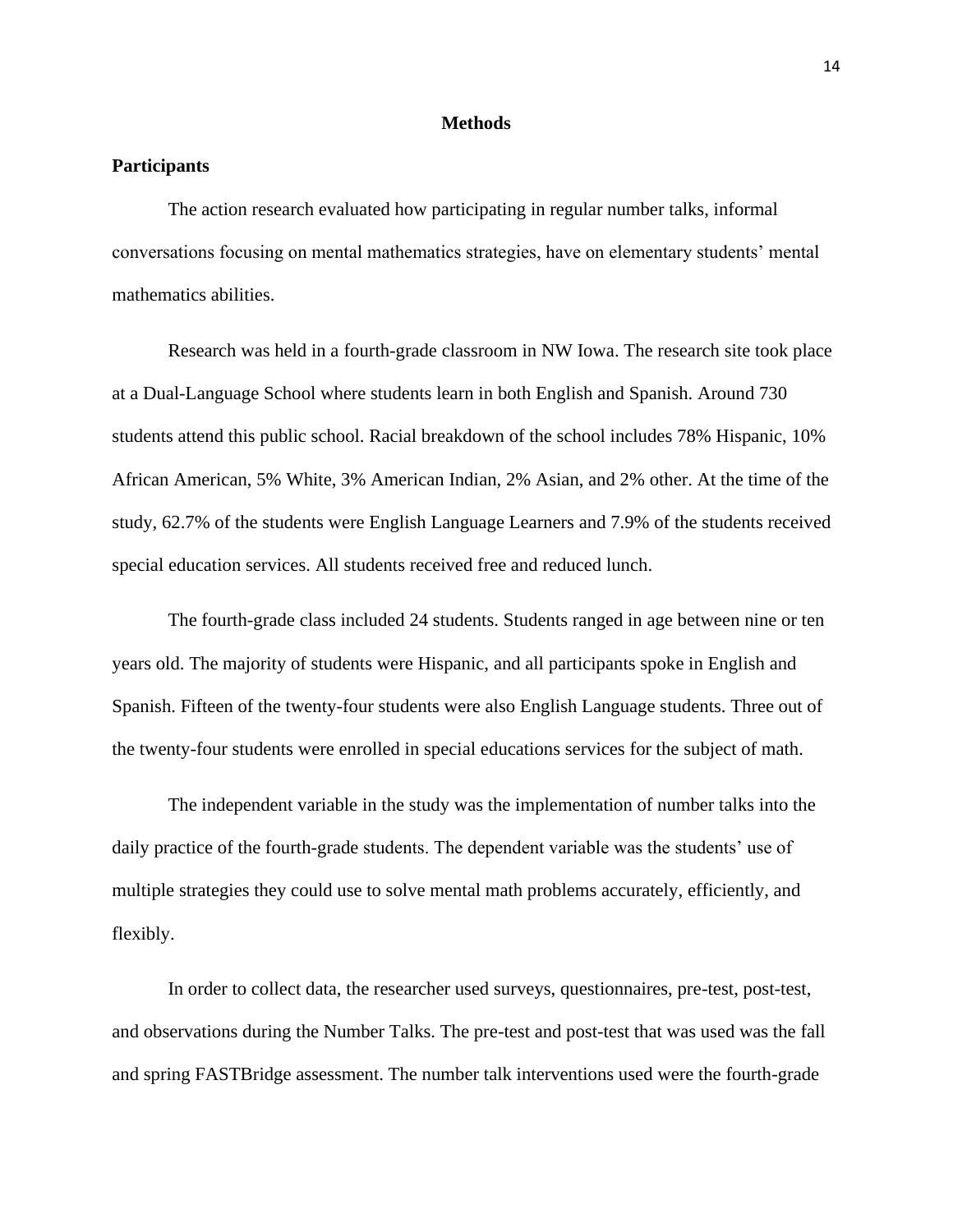Number Talk Power Point used by the district. To begin the number talk, the researcher would pose a question, along with a visual of the math problem. The researcher provided an amount of time for students to solve the problem using different strategies. The students had to think and solve the problems in their head. When the students were done solving the problem, they would place their thumb in front of their chest. If students finished early, they would think of other ways to solve the problem.

The researcher communicated the importance of respecting everyone's answers. The researcher would call on students to share their answer and their thinking. As the students shared their answers, the researcher wrote the answers on the board, along with the step-by-step thinking process of the students.

The statistical test to help analyze the data was the Dependent Samples T-Test. This was used to help determine if the students improved from pretest to posttest. The number talk intervention took place over a six-week period, with approval from the Institutional Review Board at Northwestern College in Orange City, Iowa. The researcher communicated to the students' parents about protecting their identity. The research was kept anonymous, and any identifying features were removed. They were aware participation in the study was voluntary. The data provided was used for research purposes only and kept confidential.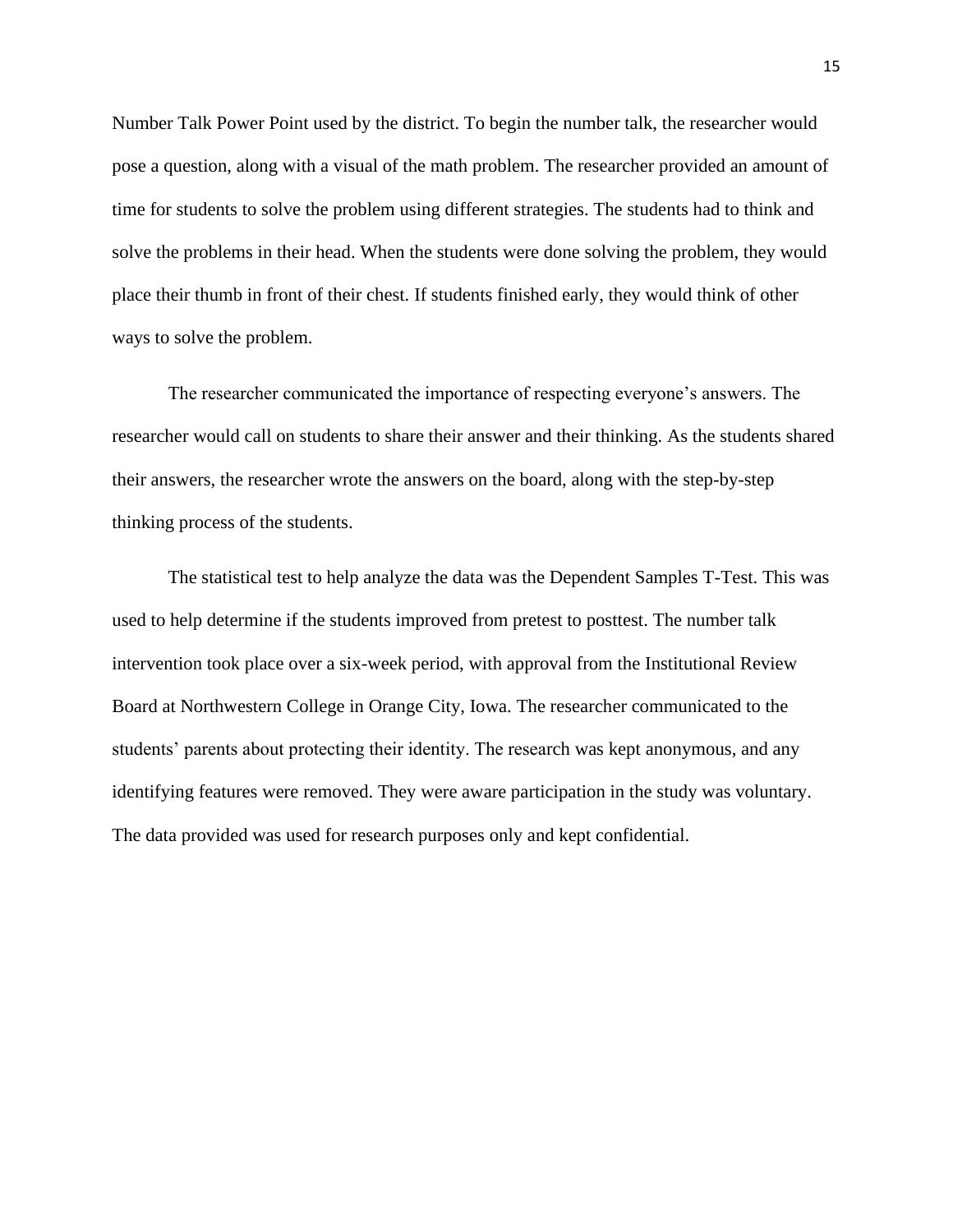#### <span id="page-16-0"></span>**Data Collection**

For this action research, the data collected was quantitative. The data includes baseline data scores using the FASTBridge Math Cap assessment. Before the class wide intervention took place, students completed surveys and questionnaires.

The pre and post intervention data for this study was collected using a Microsoft Excel spreadsheet. The independent variable in the study was the implementation of number talks into the daily practice of the fourth-grade students. The dependent variable was the students' use of multiple strategies they could use to solve mental math problems accurately, efficiently, and flexibly.

The research took place over a six-week period. Initial and pre-intervention data were collected. The number talk intervention took place daily for roughly ten to fifteen minutes at the beginning of the math block. At the beginning of the process, the researcher started by giving directions of the number talks. Since none of the students had ever participated in number talks before, directions were crucial.

At the end of the six-week intervention, the researcher used the FASTBridge Math Cap assessment to collect each students' end score. The data analyzed the growth of correct problems and the increase of students' mental math computation abilities.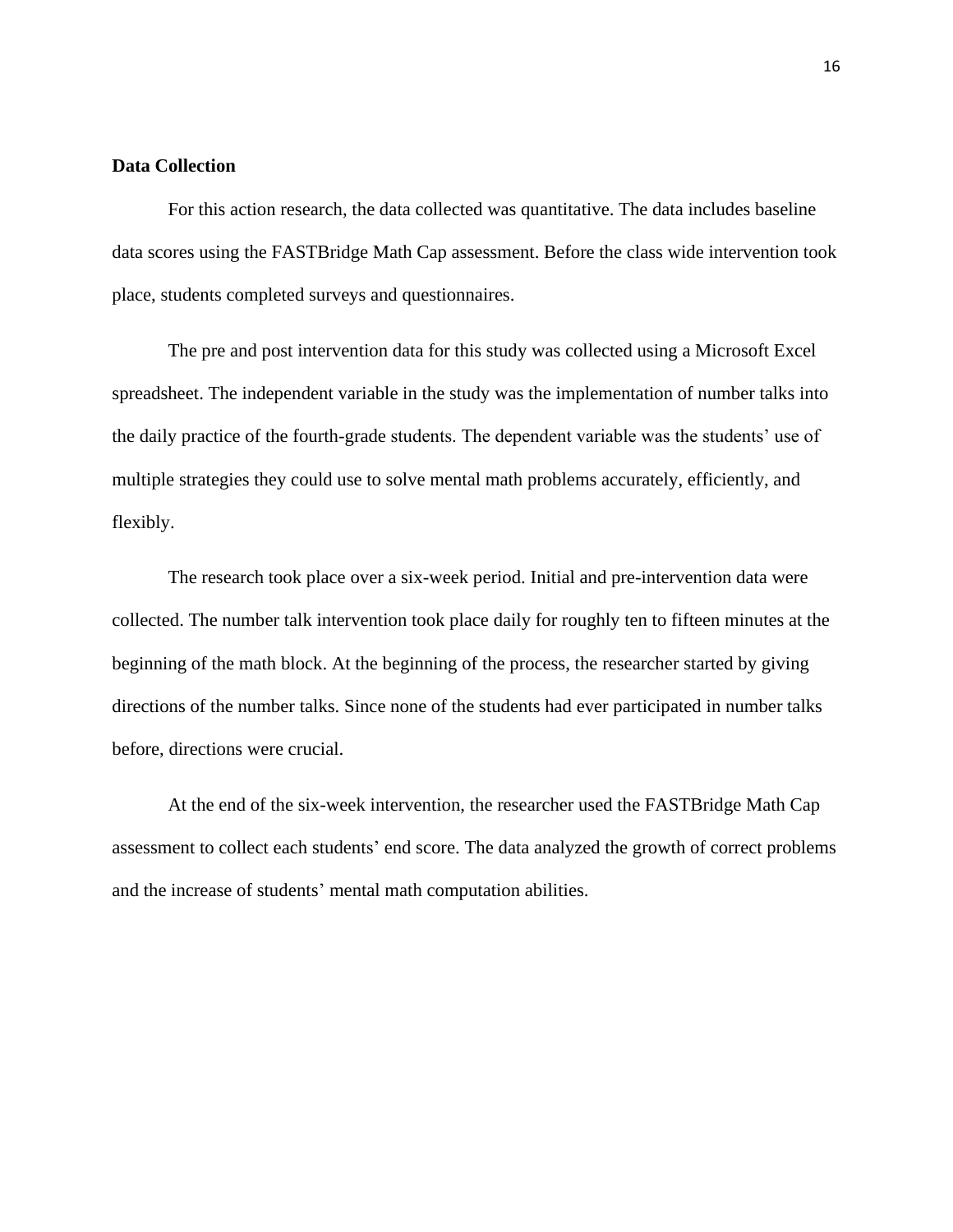#### **Findings**

#### <span id="page-17-1"></span><span id="page-17-0"></span>**Data Analysis**

Of the twenty-four students participating in the study, eighteen increased their score. The average baseline score for the students was 1.89 and the average ending score was 3.30. Chart 1 shows the average results of the participants baseline score before the intervention was put into place, and then ending score after the six-week intervention was completed. The correct answers were calculated with the same problems for both the baseline and ending score.

There are a total of thirteen students that range from persistently high-risk and some-risk on their mathematical ability based on CBMmath Cap benchmark. These students failed to meet the required score for fourth grade based on FastBridge. These thirteen students receive an extra math intervention throughout the week along with their 60-minute whole group math instruction. The students either receive the extra math instruction with the researcher, the schools Title 1 teacher, or a special education teacher. The additional interventions are to help increase math fluency. The persistently high-risk and some-risk student data is shown in Chart 2. All thirteen students made growth in their CBMmath scores when participating in number talks along with receiving small group instruction from the researcher, Title 1 teacher or special education teacher.

A dependent groups *t* test results revealed that there was a statically significant difference in baseline scores and ending scores on the CBMmath Cap (*M=1.89, SD=0.98*), as compared to ending scores on the CBMmath Cap (*M=3.30, SD=1.42*), following the number talk intervention,  $t(23) = -1.97$ ,  $p < .001$ . On average, there was a  $-1.41$  difference between the baseline score and ending score.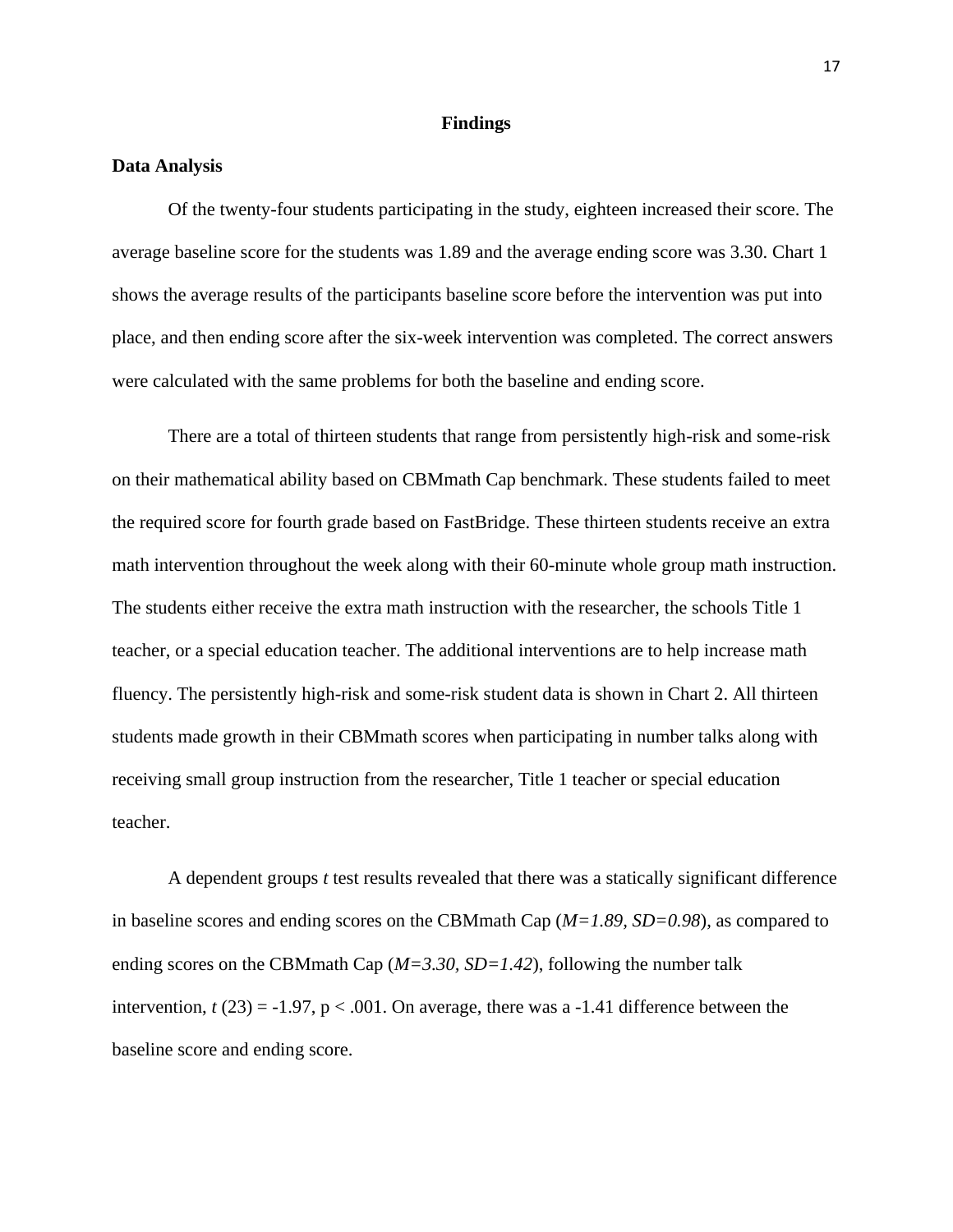Lastly, the participants that were identified as high-risk, and some-risk were progress monitored during the six weeks of intervention. The researcher was required to do weekly progress monitoring on these students using the FastBridge portal. The qualitative data in Chart 3 analyzes the growth during the six-week intervention. During progress monitoring, the students answer a set of questions on the FASTBridge portal using their computers. The students sign in and can use scratch paper to do their work. When students finish the progress monitoring probe, the score appears on the screen. When analyzing the chart, all thirteen students' lines are increasing throughout the weeks to display growth in their mathematical capabilities.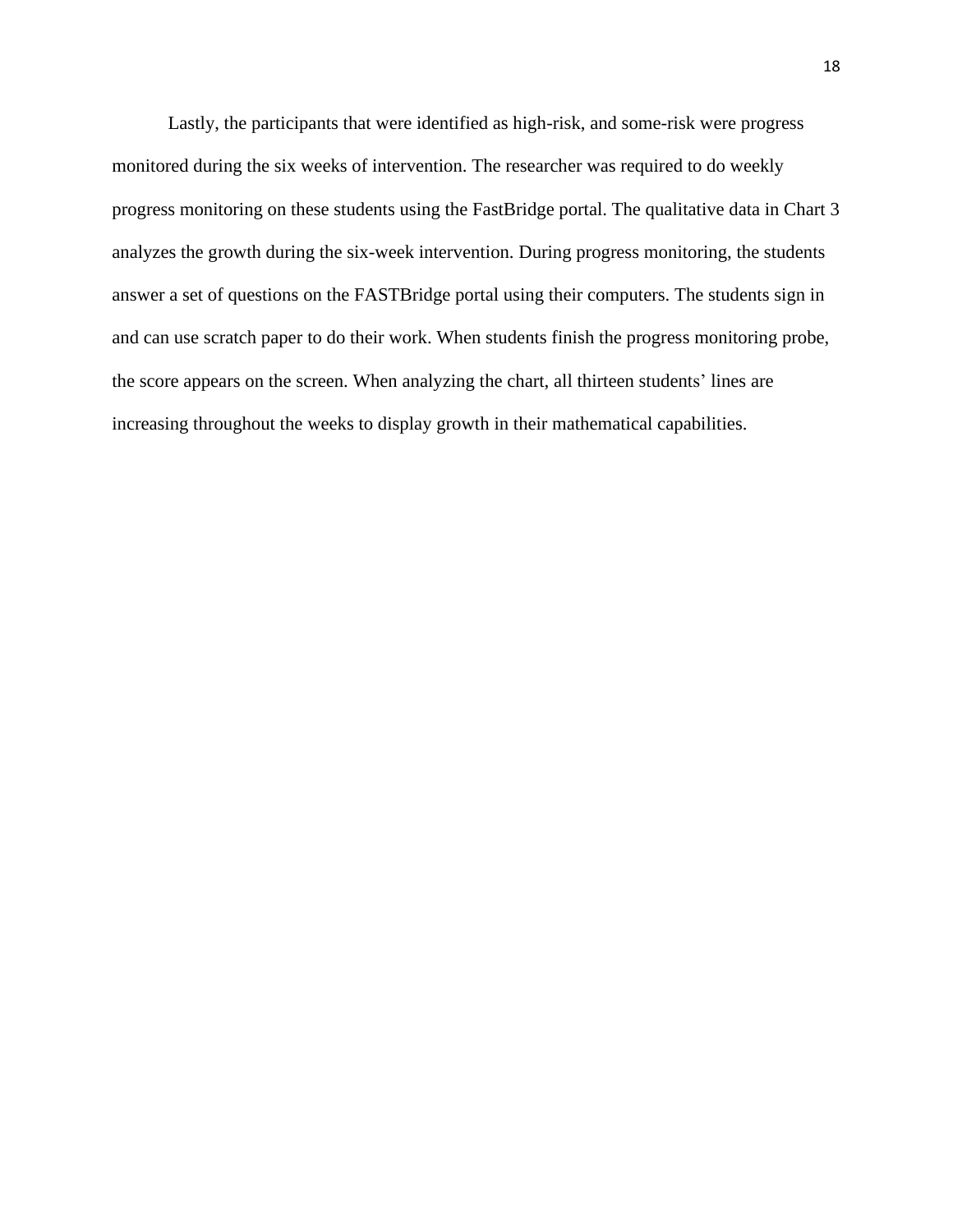### **Chart 1**

### *Participants at Baseline and Ending Score Bar Graph*



## **CBMmath Cap Growth**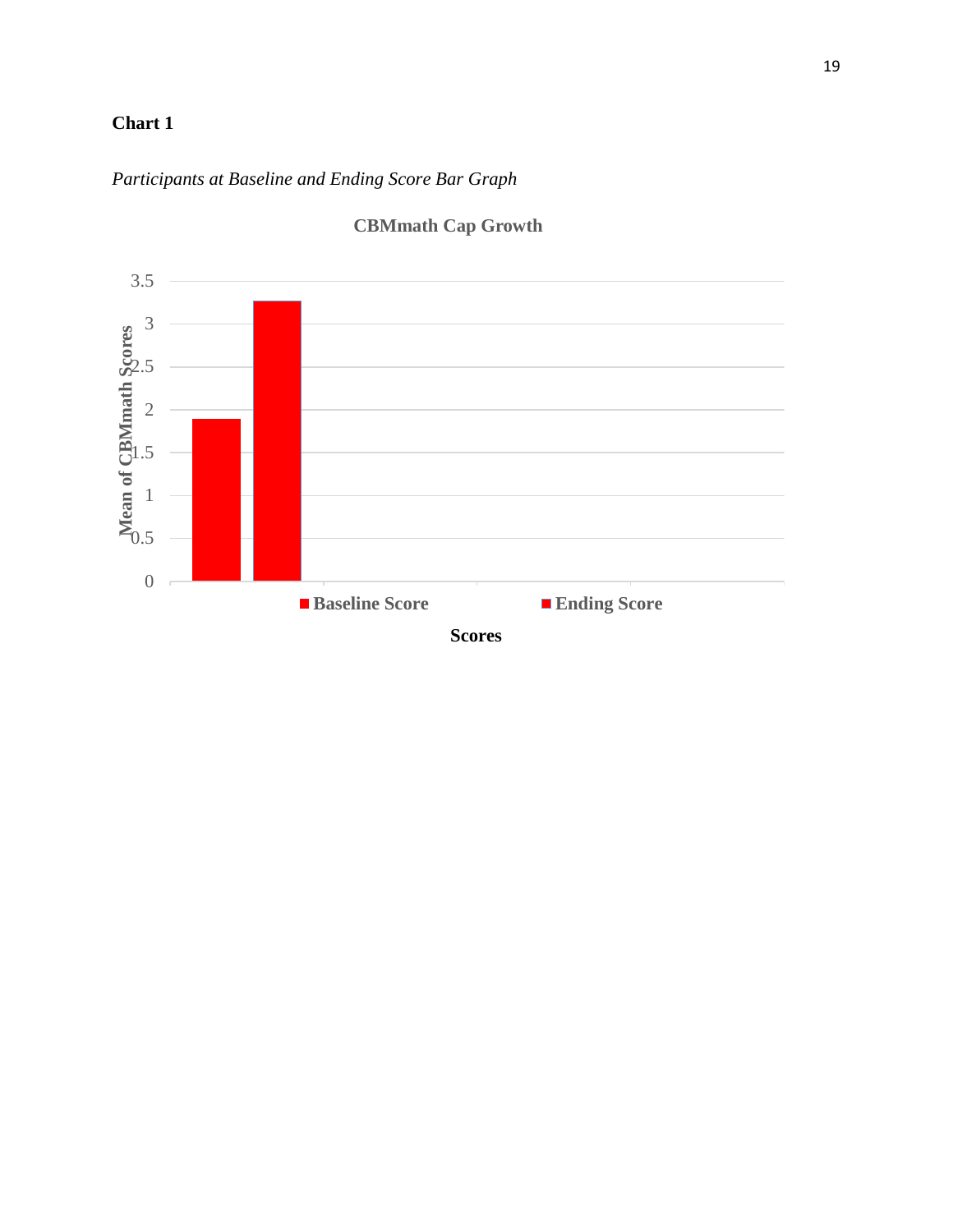### **Chart 2**

*Persistently High-Risk and Some-Risk at Baseline and Ending Score Bar Graph*



20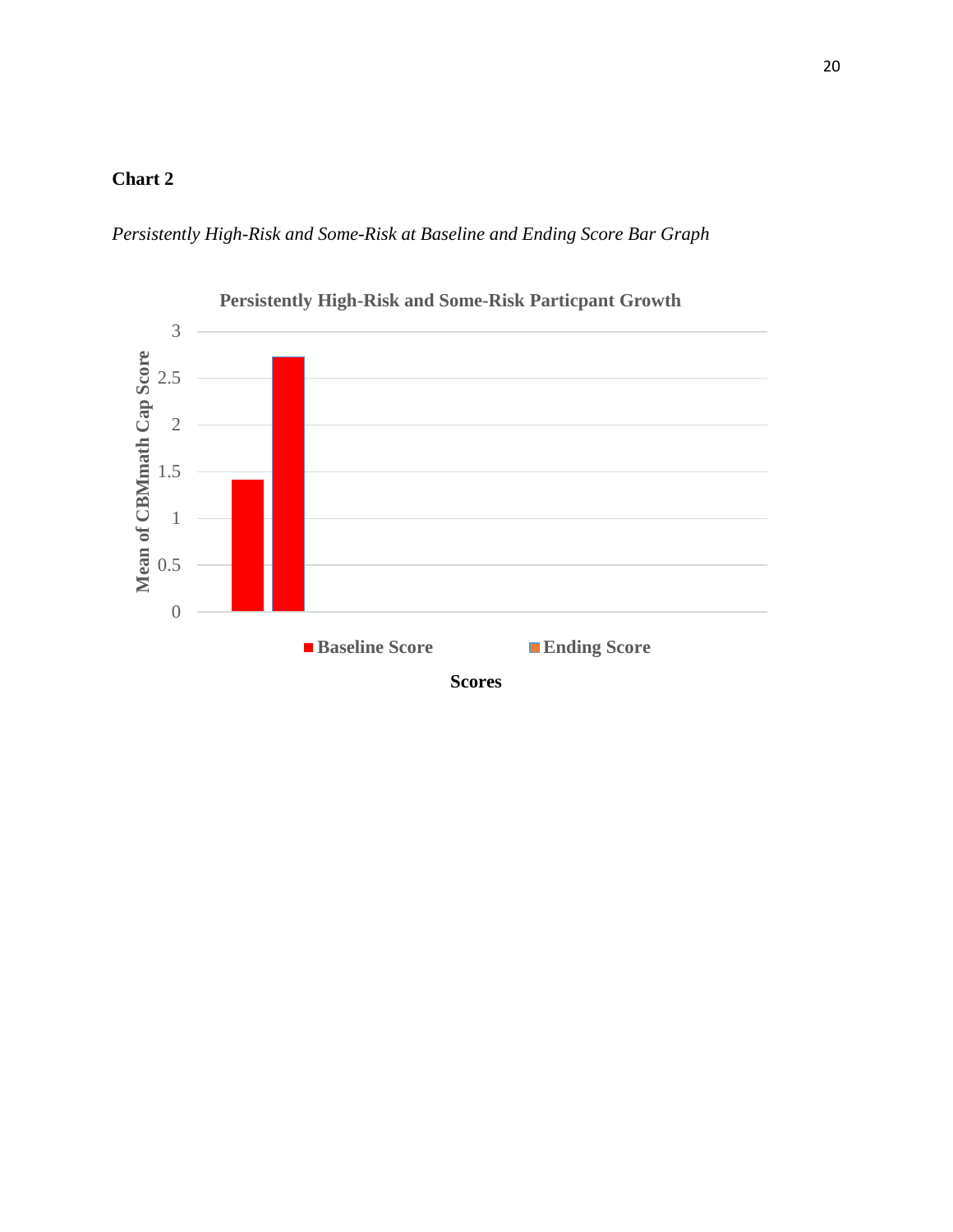### **Chart 3**

*Persistently High-Risk and Some-Risk Participants Progress Monitoring Bar Graph*

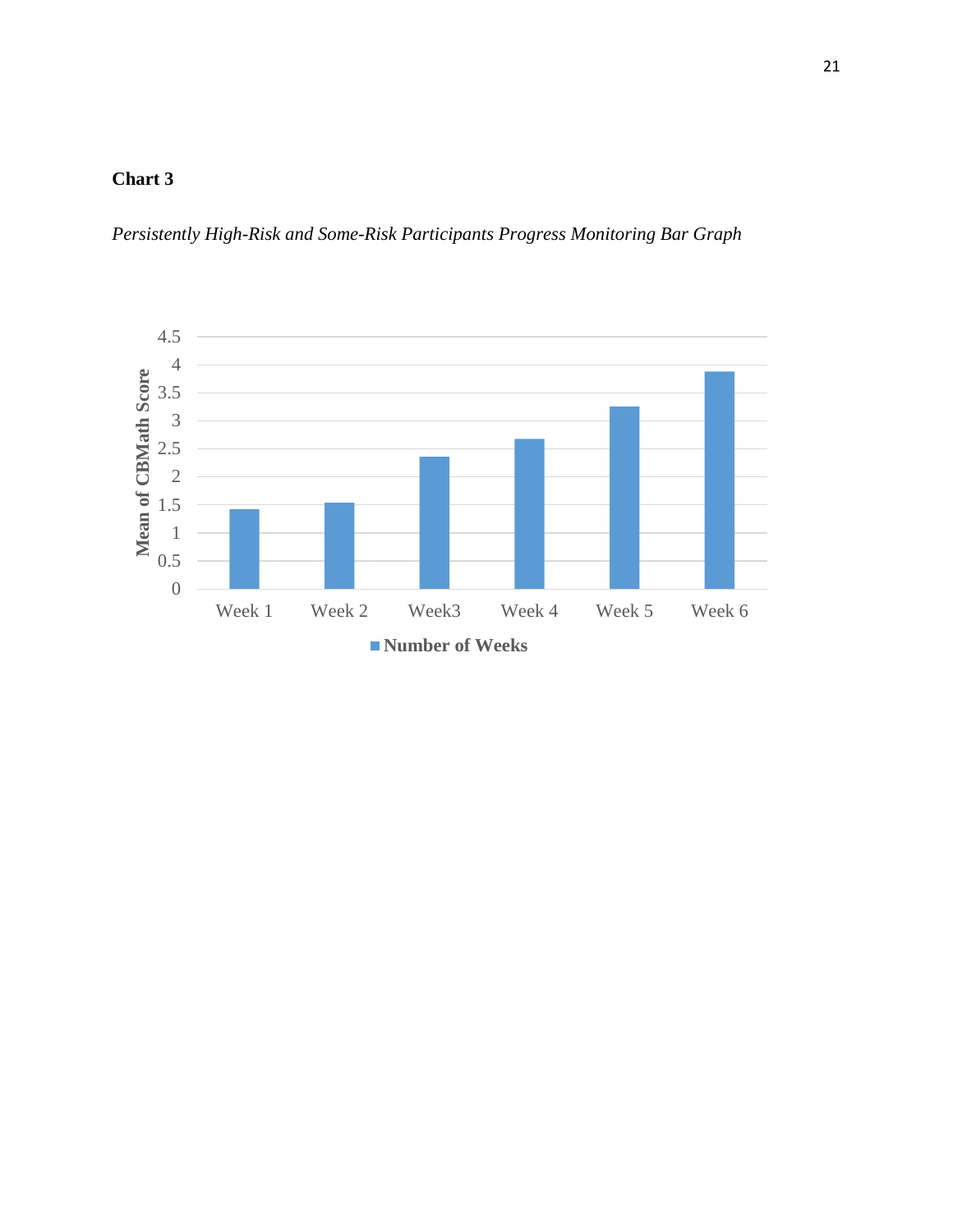#### **Discussion**

#### <span id="page-22-1"></span><span id="page-22-0"></span>**Summary of Major Findings**

The purpose of this action research project was to determine how participating in regular number talks would increase students' mental math computation abilities. The action research study results implicate teachers, researchers, and stakeholders the number talk intervention is successful for assisting students in their mathematic computation. This study states 75% of the students made growth on their FAST CBMmath Cap assessment. The average baseline score for the students was 1.89 and the average ending score was 3.30. The reasoning behind this finding is the number talk intervention was very structured with training for teachers and explicitly taught to the students. It was implemented with fidelity and done daily. This research study confirmed the findings made by May (2020) that there is a strong connection between confidence when solving mental calculations when given the opportunity to discuss different strategies.

Students were able to complete the six-week intervention by engaging in the procedures with fidelity. With a class wide number talk intervention throughout the six-weeks, it provided significant findings from this research to show an increase in mental math computation. When participating in the number talk intervention, students were able to work through problems and orally share their thinking out loud. Students were able to share their number sense thinking, as well as have collaborative conversations with their peers. Overall, number talks are successful for students by focusing on number sense, collaborative discussions, and fluency.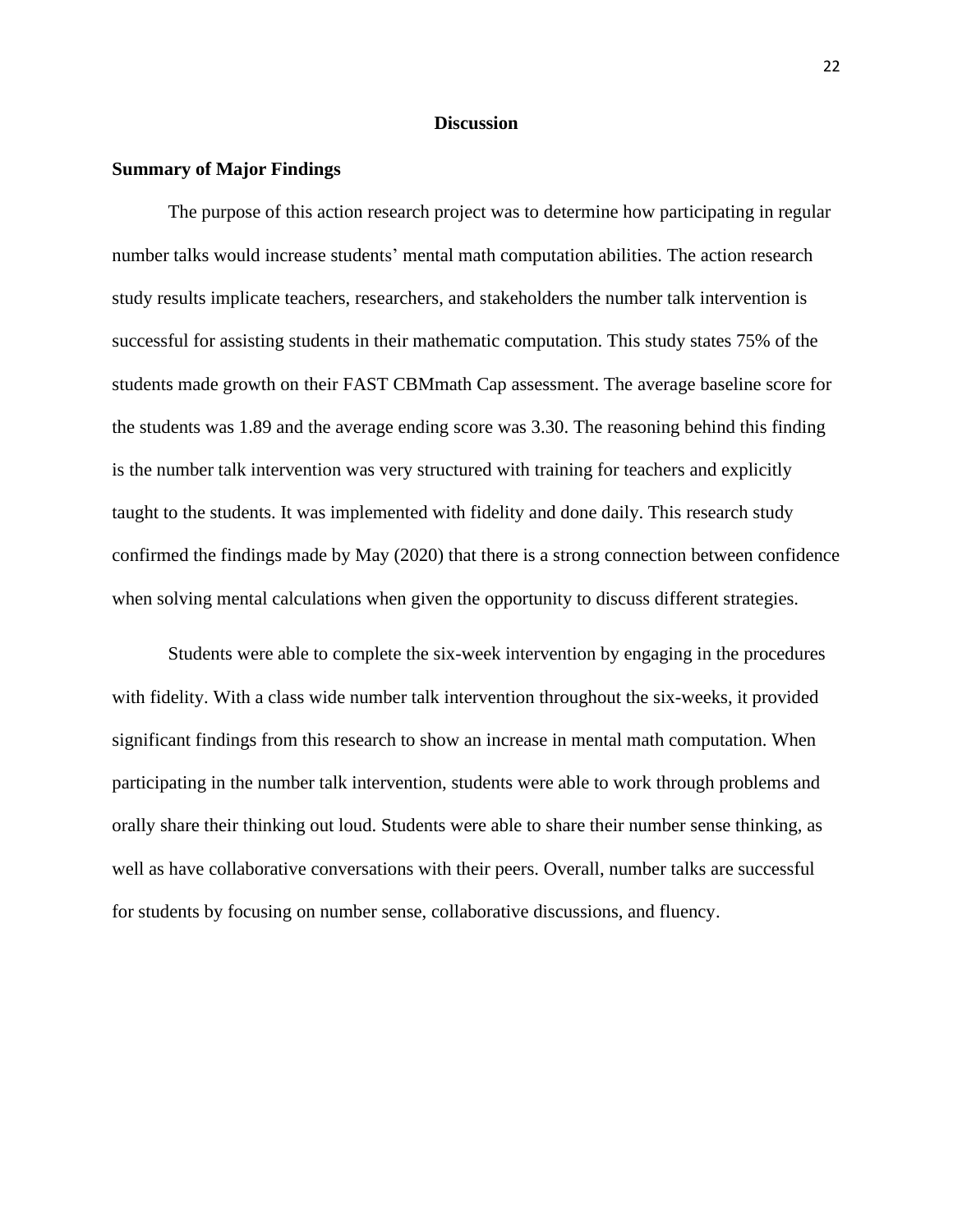#### <span id="page-23-0"></span>**Limitations of the Study**

There were many important limitations to consider in this research study. One limitation was the participants' behavior. The number talk intervention was held right after recess which led to many distractions and interruptions. Throughout the study, there were three students on behavior plans. While completing the number talk intervention, these students often made it challenging for others to pay attention.

Another limitation was most of the students involved were English Language learners. These students had varying language levels, however, most of them had strong English-speaking skills. While participating in number talks, these students were able to improve their Englishspeaking skills, as well as gain confidence in working with numbers. The students who did not increase their FAST CBMmath Cap scores were mostly English Language learners.

In addition to the English Language learners, there were also three special education students involved in the number talk intervention. While this was helpful for them to participate in the daily number talks, they struggle with learning new concepts and communicating math skills with their peers.

The number talk intervention took place over a six-week period. Although students participated in number talks daily, the results could have been different if more time was given. When these limitations are taken into consideration, it makes it difficult to consider whether the results would have been different.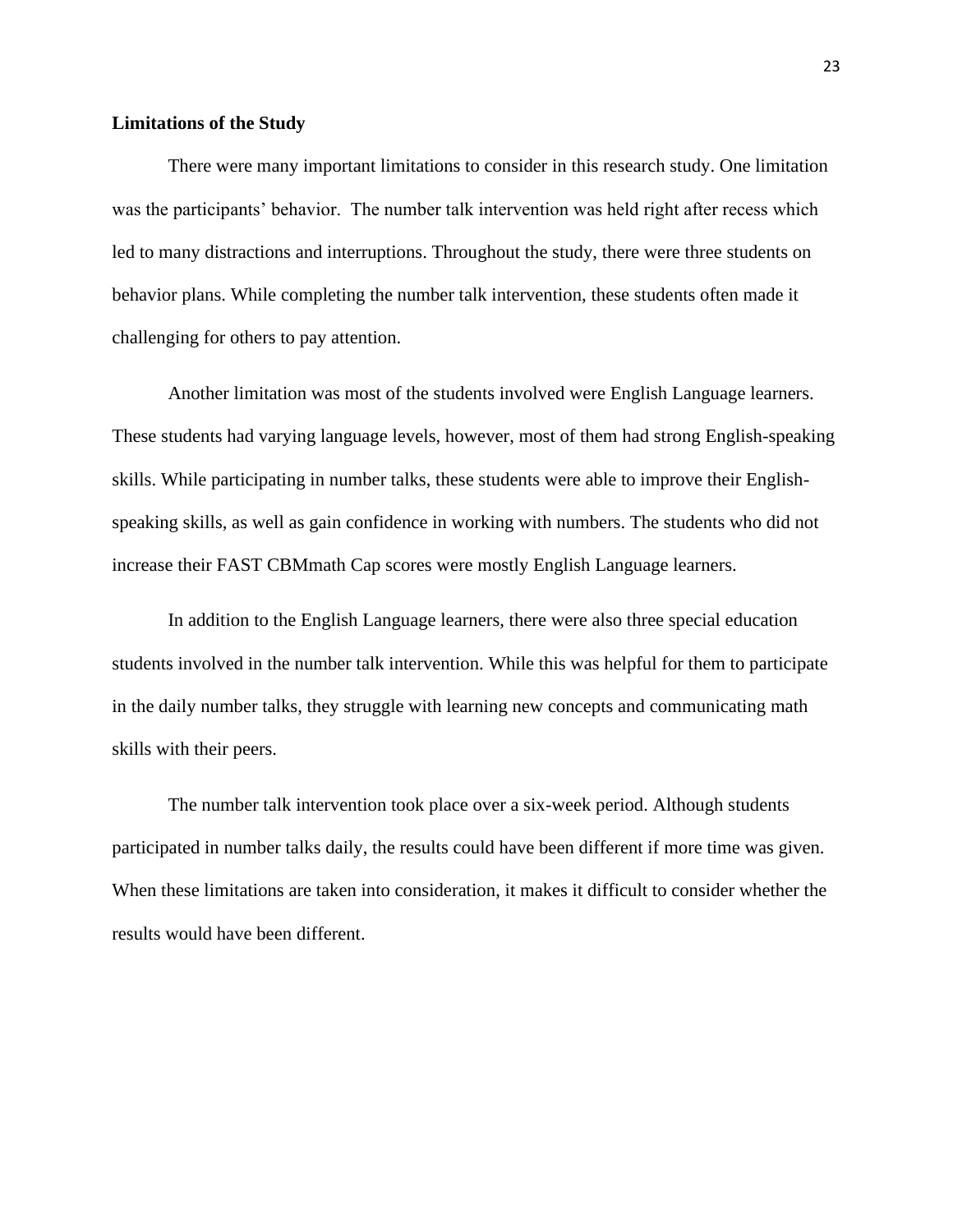#### <span id="page-24-0"></span>**Further Study**

The next step will be to implement this action research into other fourth grade classrooms. To do this, teachers will be presented with the results of this study and trained on how to implement the number talk intervention. The intervention will be modeled for teachers and made sure it is implemented correctly and with fidelity.

Another future step will be to continue monitoring students' mental math computation abilities. The researcher will continue to implement the number talk intervention for another five weeks. After the five-week intervention, students will take the FAST CBMmath Cap assessment. The researcher will then compare the baseline and endings scores.

In a future study, it would be interesting to see the results of an investigation conducted with participants that were not English Language learners. With English being their second language, many of the participants struggle with number sense and the ability to communicate their thinking.

Overall, the implementation of number talks will be the focus for the researcher and other teachers for the remainder of the year. The focus will target number talks and the increased mental math computation abilities. Ultimately, the goal and focus will be on meeting the standards and benchmarks most conducive to student achievement.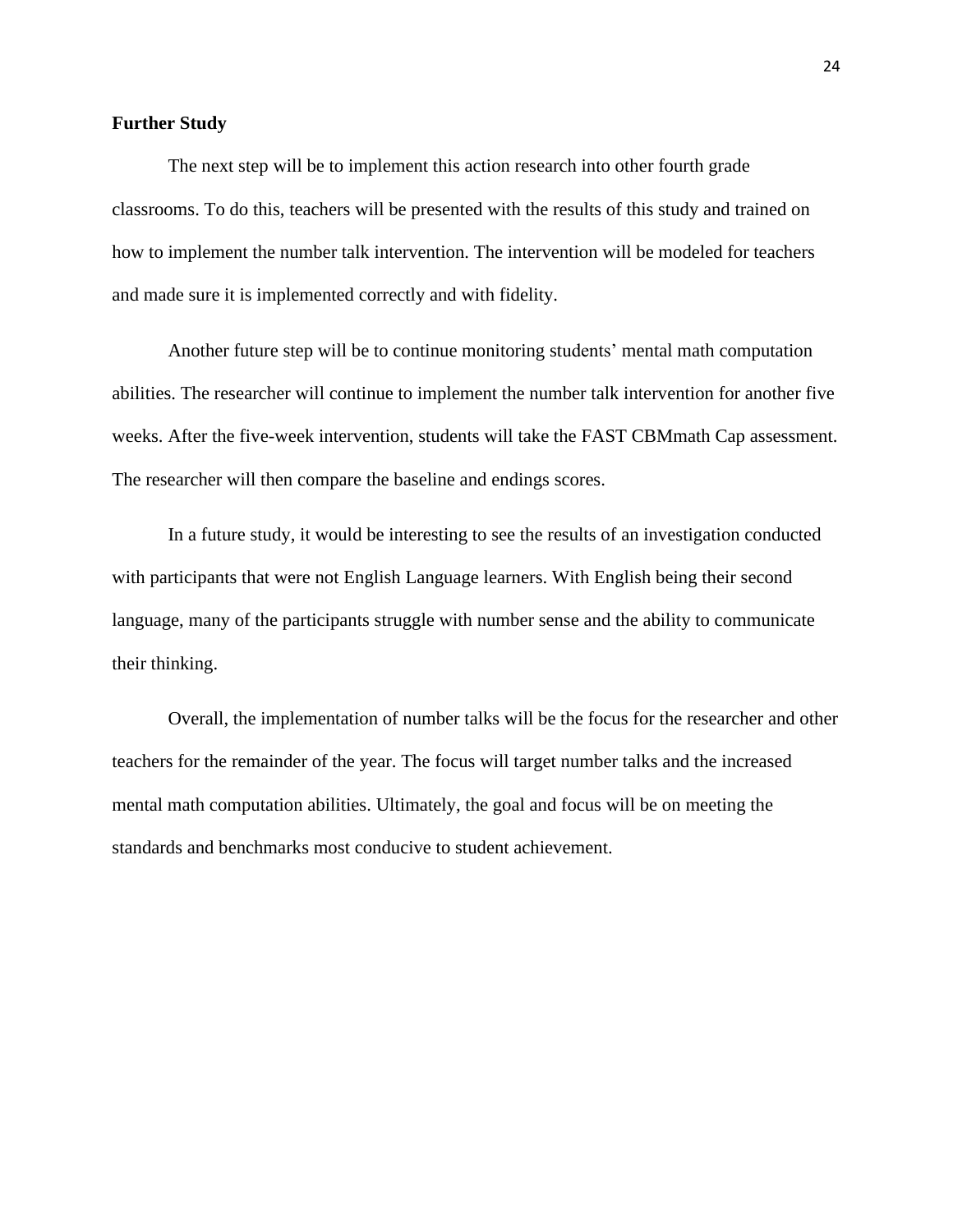#### **Conclusion**

<span id="page-25-0"></span>This study provides support by using a number talk intervention to increase students' mental math computation abilities. Implementing number talks into the classroom will support the growth of FAST CBMmath Cap scores. The twenty-four students who participated in this action research study benefited from engaging in a six-week intervention to help increase their mathematic capabilities.

Like stated earlier, math instruction should be taught using a variety of methods and strategies. The problem is students in elementary school have focused on memorizing facts and learning one way to solve problems. "Math fact fluency is foundational for later mathematics education. Unfortunately, many students across the nation continue to struggle with these core skills" (Berrett & Carter, 2018). The ability to solve basic math facts is a foundational skill that is necessary for challenging curriculums (Ok & Bryant, 2015). Researchers have shown if students lack fluency skills, they will be more likely to struggle on tasks that are perceived to be too difficult (Poncy, McCallum, & Schmitt, 2010). During this study, participants benefited from collaborative discussions and increasing their fluency and number sense capabilities. Participants were able to do this by sharing their thinking out loud and working through problems with their peers.

The results of the intervention had a positive impact on the participants. The participants enjoyed learning new math skills and collaborating with their peers. The participants gained a deeper understanding of math fluency, as well as having collaborative class discussions. Overall, 75% of the students made growth on their FAST CBMmath Cap assessment after participating in the number talk intervention. With these results, it will be necessary to continue implementing the intervention in other classrooms and grade levels.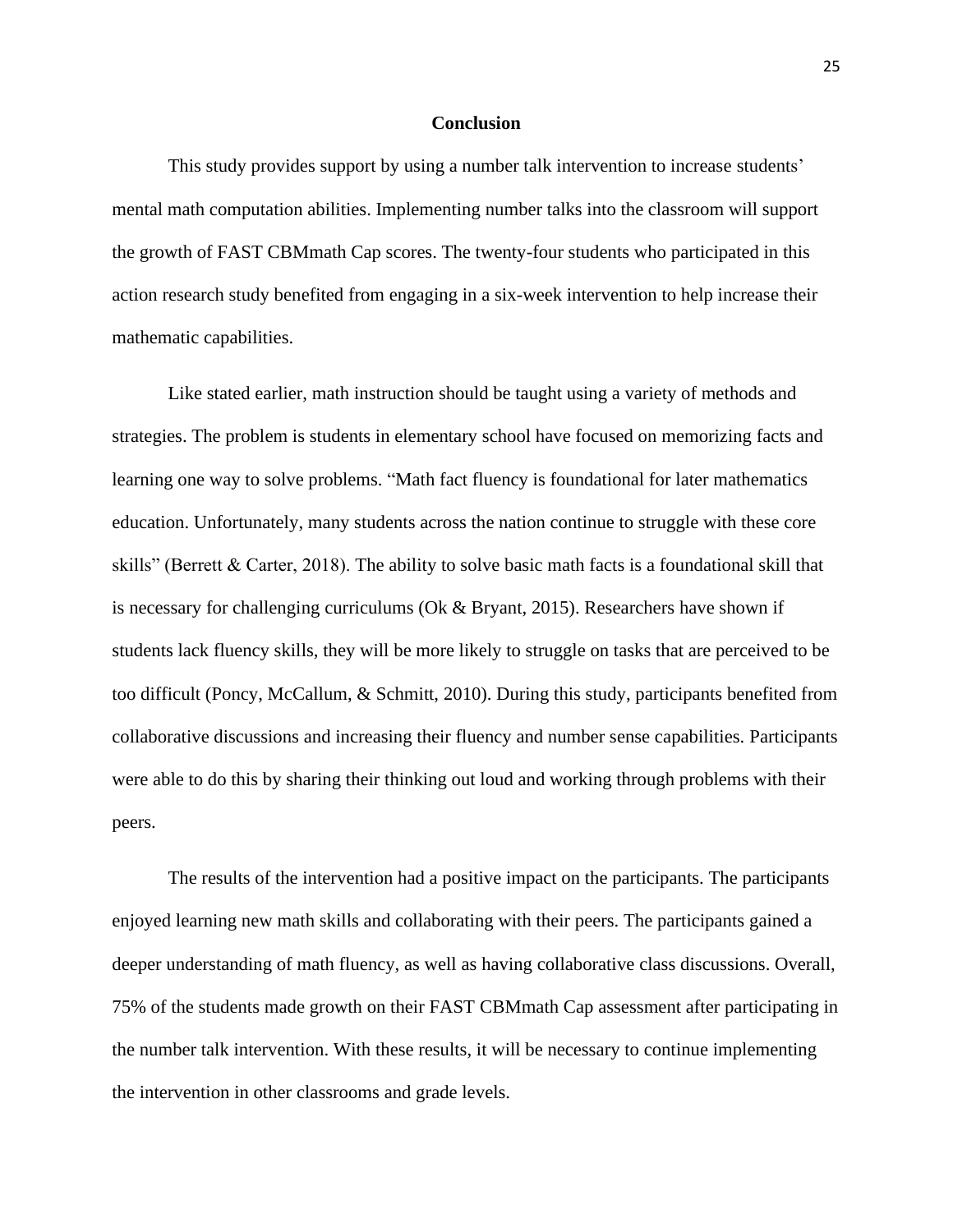#### **References**

- <span id="page-26-0"></span>Baroody, A. J., Eiland, M. D., Purpura, D. J., & Reid, E. E. (2012). Fostering at-risk kindergarten children's number sense. *Cognition and Instruction*, *30*(4), 435–470. https://doi.org/10.1080/07370008.2012.720152
- Berrett, A. N., & Carter, N. J. (2018). Imagine math facts improves multiplication fact fluency in third-grade students. *Journal of Behavioral Education*, *27*(2), 223–239. https://doi.org/10.1007/s10864-017-9288-1
- Bouck, E. C., & Bouck, M. K. (2021). Using number talks to support students with highincidence disabilities in mathematics. *Intervention in School and Clinic*, *(20210622)*. https://doi.org/10.1177/10534512211024922
- Boyd, M. P. (2015). Relations between teacher questioning and student talk in one elementary ELL classroom. Journal of Literacy Research, 47(3), 370–404. https://doi.org/10.1177/1086296X16632451
- Burns, M. K., Walick, C., Simonson, G. R., Dominguez, L., Harelstad, L., Kincaid, A., & Nelson, G. S. (2015). Using a conceptual understanding and procedural fluency heuristic to target math interventions with students in early elementary. *Learning Disabilities Research & Practice*, *30*(2), 52–60. https://doi.org/10.1111/ldrp.12056
- Calor, S. M., Dekker, R., van Drie, J. P., Zijlstra, B. J., & Volman, M. L. (2019). "Let us discuss math"; effects of shift‐problem lessons on mathematical discussions and level raising in early algebra. *Mathematics Education Research Journal*, *32*(4), 743–763. https://doi.org/10.1007/s13394-019-00278-x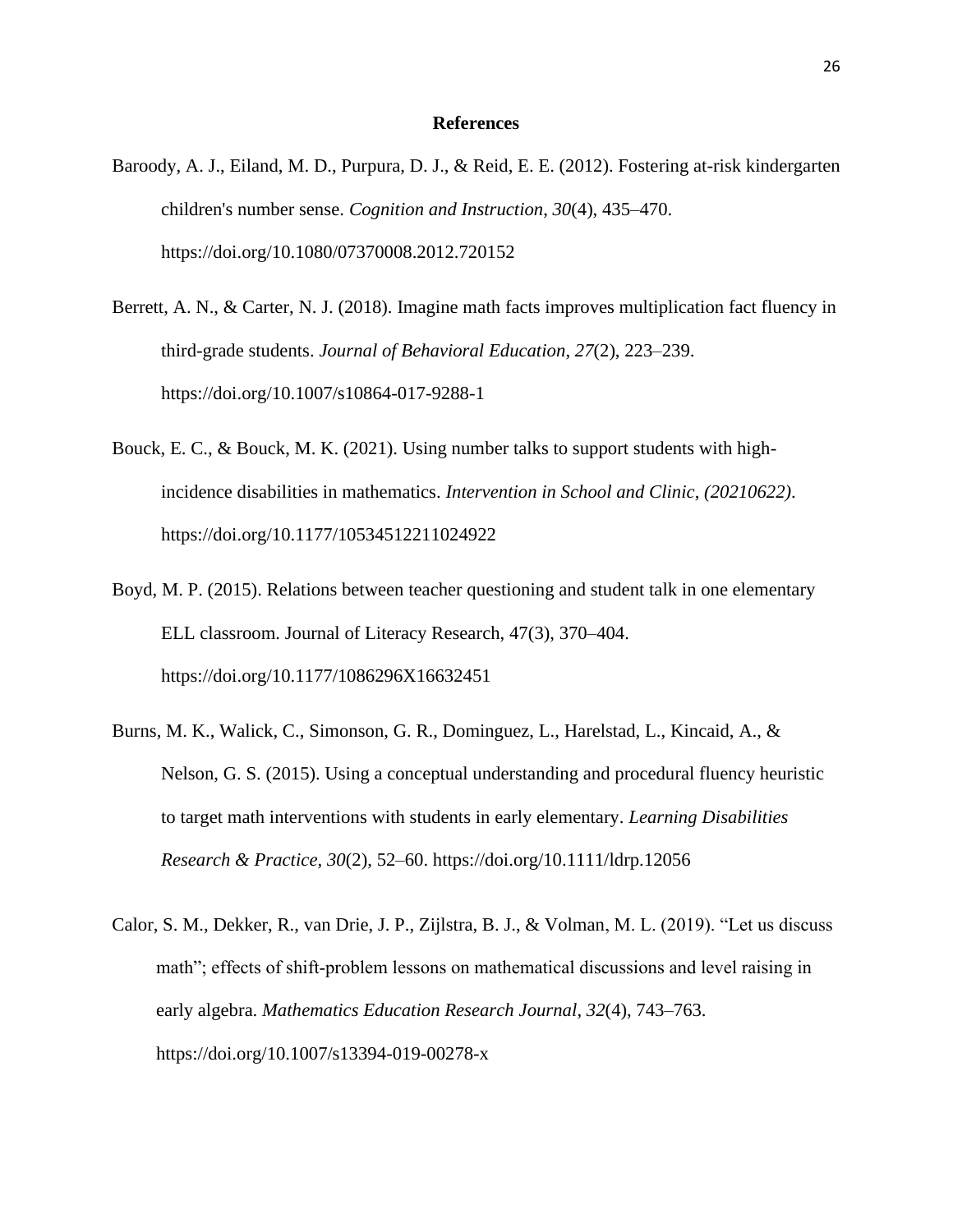- Courtney-Clarke, M., & Wessels, H. (2014). Number sense of final year pre-service primary school teachers. *Pythagoras*, *35*(1). https://doi.org/10.4102/pythagoras.v35i1.244
- Heinze, A., Arend, J., Gruessing, M., & Lipowsky, F. (2018). *Instructional approaches to foster third graders' adaptive use of strategies: An experimental study on the effects of two learning environments on multi-digit addition and subtraction - instructional science*. SpringerLink. Retrieved from https://link.springer.com/article/10.1007/s11251-018-9457-1
- Luevano, C., & Collins, T. A. (2020). Culturally appropriate math problem-solving instruction with English language learners. *School Psychology Review*, *49*(2), 144–160. https://doi.org/10.1080/2372966x.2020.1717243
- Madosi, T., Spangenberg, E. D., & Ramdhany, V. (2020). The values learners consider as important in the learning of mathematics. *Perspectives in Education*, *38*(1), 181–196. https://doi.org/10.18820/2519593x/pie.v38i1.13
- May, P. L. (2020). Number Talks Benefit Fifth Graders' Numeracy. International Journal of Instruction, 13(4), 361-374. http://ezproxy.nwciowa.edu/login?url=https://www-proquestcom.ezproxy.nwciowa.edu/scholarly-journals/number-talks-benefit-fifth-gradersnumeracy/docview/2488218204/se-2?accountid=28306
- Musti-Rao, S., & Plati, E. (2015). Comparing two classwide interventions: Implications of using technology for increasing multiplication fact fluency. *Journal of Behavioral Education*, *24*(4), 418–437. https://doi.org/10.1007/s10864-015-9228-x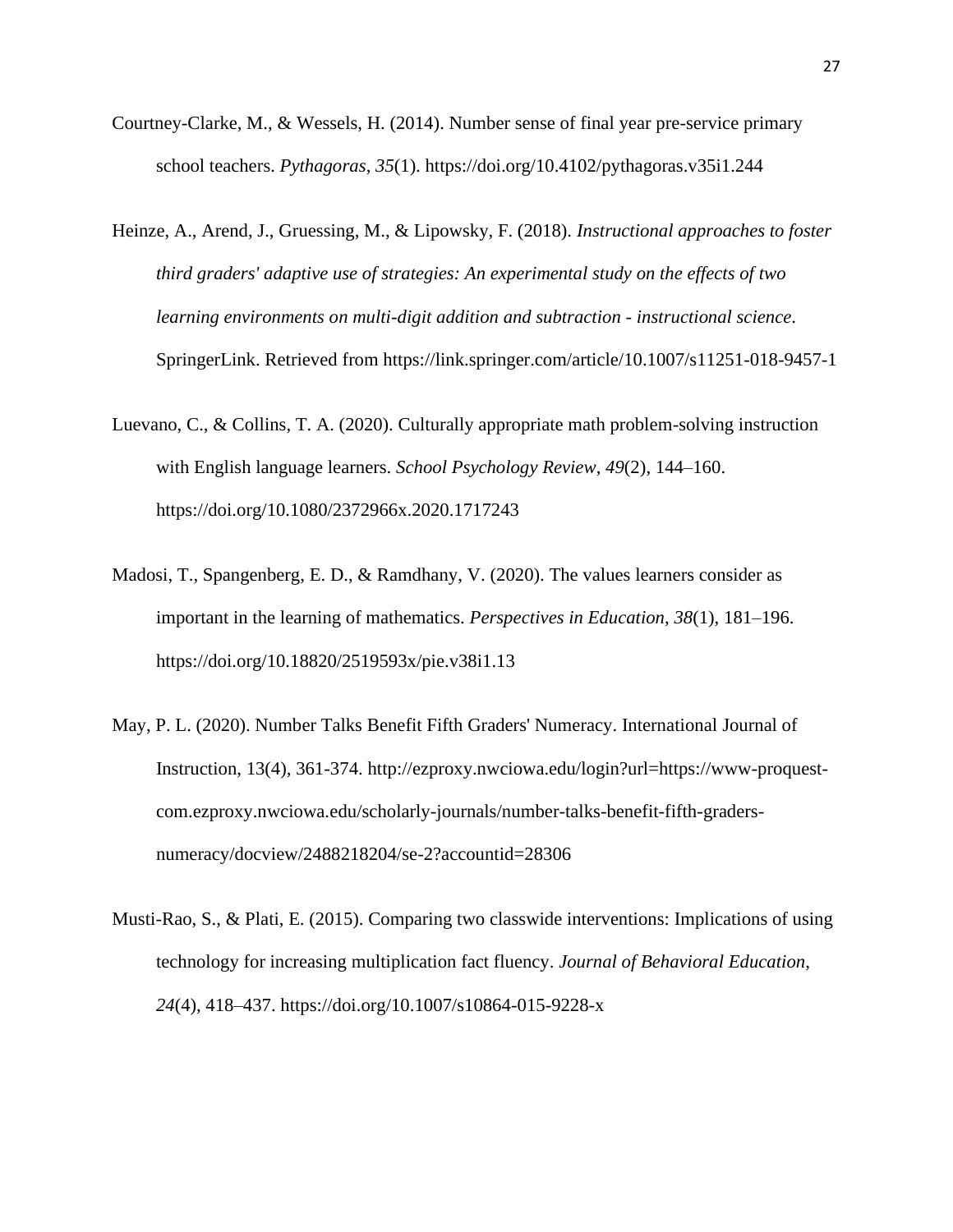- Ok, M. W., & Bryant, D. P. (2015). Effects of a strategic intervention with iPad practice on the multiplication fact performance of fifth-grade students with learning disabilities. *Learning Disability Quarterly*, *39*(3), 146–158. https://doi.org/10.1177/0731948715598285
- Orosco, M. J., Swanson, H. L., O'Connor, R., & Lussier, C. (2011). The effects of dynamic strategic math on English language learners' word problem solving. *The Journal of Special Education*, *47*(2), 96–107. https://doi.org/10.1177/0022466911416248
- Poncy, B. C., McCallum, E., & Schmitt, A. J. (2010). A comparison of behavioral and constructivist interventions for increasing math-fact fluency in a second-grade classroom. *Psychology in the Schools*, *47*(9), 917–930. https://doi.org/10.1002/pits.20514r
- Poncy, B. C., Fontenelle, S. F., & Skinner, C. H. (2013). Using detect, practice, and Repair (DPR) to differentiate and individualize math fact instruction in a class-wide setting. *Journal of Behavioral Education*, *22*(3), 211–228. https://doi.org/10.1007/s10864-013- 9171-7
- *Preparing America's students for success.* Home | Common Core State Standards Initiative. (n.d.). Retrieved 2022, from http://www.corestandards.org/
- Purpura, D. J., Baroody, A. J., Eiland, M. D., & Reid, E. E. (2016). Fostering first graders' reasoning strategies with basic sums: The value of Guided Instruction. *The Elementary School Journal*, *117*(1), 72–100. https://doi.org/10.1086/687809